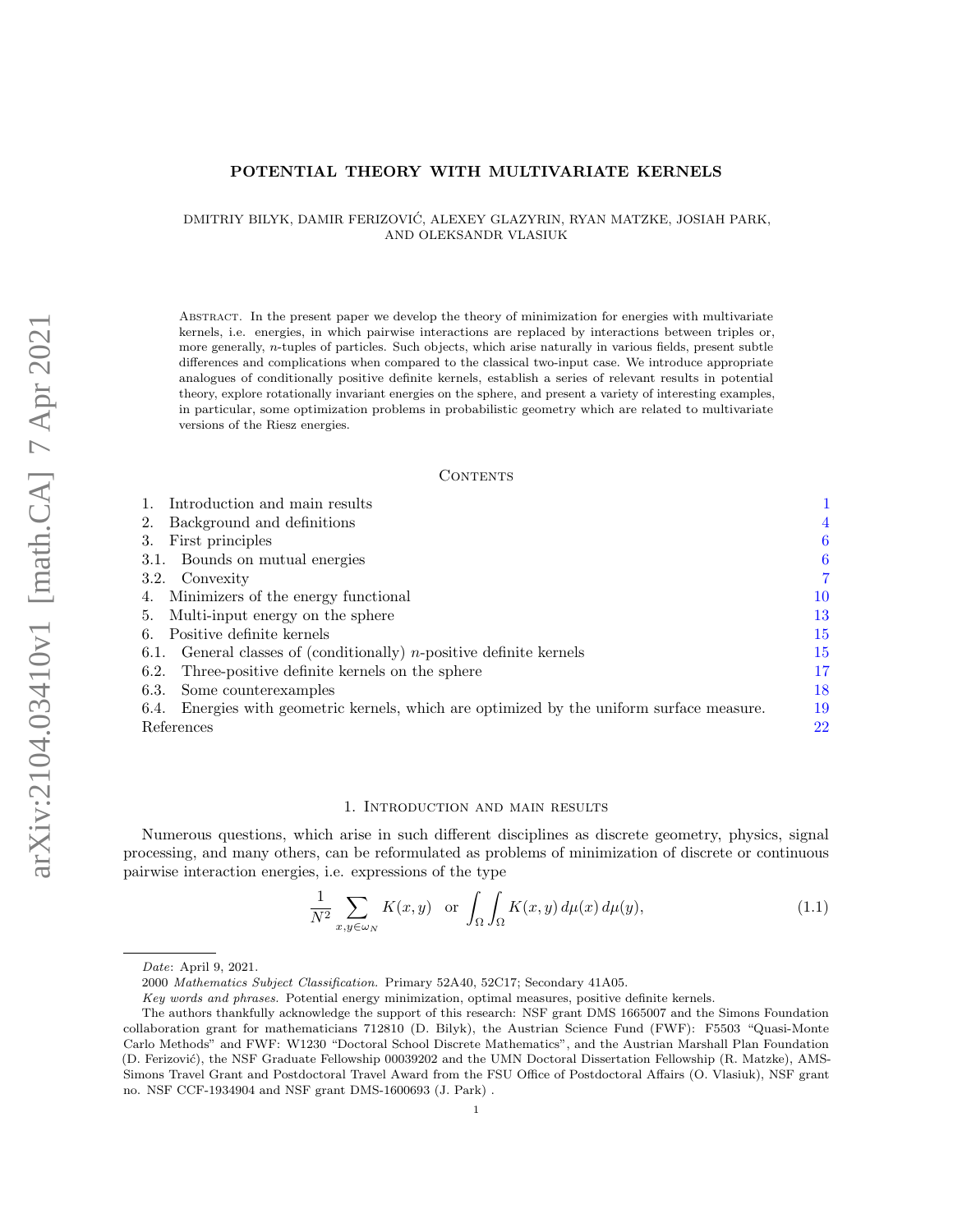where  $\omega_N$  is a discrete set of N points,  $\mu$  is a Borel probability measure on the domain  $\Omega$ , and K is the potential function describing the pairwise interaction. Perhaps one of the most celebrated examples of such problems is the 1904 Thomson problem, asking for an equilibrium distribution of N electrons on the sphere, which is notoriously still open for most values of  $N$  [\[Th\]](#page-22-0). This and many other problems stimulated the study of such energies, which has now developed into a full-blown theory, see e.g. [\[Bj,](#page-21-1) [Fu,](#page-21-2) [HS\]](#page-21-3), whose state-of-the-art is very well presented in a recent book [\[BHS\]](#page-21-4).

While classical energies  $(1.1)$  model pairwise interactions between particles, the present paper, in contrast, initiates the study of optimization problems for more complicated energies, defined by interactions of triples, quadruples, or even higher numbers of particles, i.e. energies of the type

$$
E_K(\omega_N) = \frac{1}{N^n} \sum_{x_1, \dots, x_n \in \omega_N} K(x_1, \dots, x_n),
$$
\n(1.2)

<span id="page-1-1"></span><span id="page-1-0"></span>
$$
I_K(\mu) = \int_{\Omega} \dots \int_{\Omega} K(x_1, \dots, x_n) d\mu(x_1) \dots d\mu(x_n), \tag{1.3}
$$

with  $n \geq 3$ . Energies of this type arise naturally in various fields:

- <span id="page-1-2"></span>(i) In different branches of physics (nuclear, quantum, chemical, condensed matter, material science etc.), it has been suggested that, if the behavior of the system cannot be accurately modeled by two-body interactions, more precise information may be obtained from three-body or many-body interactions. Such forces are observed among nucleons in atomic nuclei (three-nucleon force) [\[Ze\]](#page-22-1), in carbon nanostructures [\[MS\]](#page-21-5), crystallization of atomistic configurations [\[FTh\]](#page-21-6), cold polar molecules in optical lattices [\[BMZ\]](#page-21-7), interactions of solid and liquid forms of silicon [\[StW\]](#page-22-2), interactions between atoms [\[AT\]](#page-21-8), in "perfect glass" potentials [\[ZST\]](#page-22-3), and many other areas.
- <span id="page-1-7"></span>(ii) Energy integrals with multivariate kernels defined in [\(1.3\)](#page-1-0) play the role of polynomials on the space  $\mathbb{P}(\Omega)$  of probability measures on  $\Omega$  – e.g., their linear span over all  $n \in \mathbb{N}$  is dense in the space of continuous functions on  $\mathbb{P}(\Omega)$ , according to the Stone–Weierstrass theorem. Such functionals on the space of measures appear in optimal transport [\[Sa\]](#page-22-4) and mean field games [\[L\]](#page-21-9).
- (iii) A classical example of a three-input energy, coming from geometric measure theory, is given by the total Menger curvature of a measure  $\mu$

<span id="page-1-6"></span>
$$
c^{2}(\mu) = \int_{\Omega} \int_{\Omega} \int_{\Omega} c^{2}(x, y, z) d\mu(x) d\mu(y) d\mu(z), \qquad (1.4)
$$

where  $c(x, y, z) = \frac{1}{R(x, y, z)}$  and  $R(x, y, z)$  is the circumradius of the triangle xyz. This object plays an important role in the study of the  $L^2$ -boundedness of the Cauchy integral, analytic capacity, and uniform rectifiability [\[D,](#page-21-10) [MMV\]](#page-21-11).

- <span id="page-1-5"></span>(iv) Some questions in probabilistic geometry admit natural reformulations in terms of multi-input energies [\(1.2\)](#page-1-1) or [\(1.3\)](#page-1-0). For example, assume that three points are chosen in a domain  $\Omega$ , e.g.  $\Omega = \mathbb{S}^2$ , independently at random, according to the probability distribution  $\mu$ . Which probability distribution maximizes the expected area of the triangle generated by these random points or the volume of the parallelepiped spanned by the random vectors? These quantities can be written as energy integrals  $(1.2)$  with  $n = 3$ , and higher dimensional versions of such questions call for energies with more inputs, which may be viewed as natural extensions of the classical Riesz energy. Questions of this type are discussed in Section [6.4](#page-18-0) and are explored in more detail in [\[BFGMPV\]](#page-21-12).
- <span id="page-1-3"></span>(v) Energies with more than two inputs akin to  $(1.2)$  appear in three-point bounds  $\text{CW}$  and, more generally, k-point bounds [\[DMOV,](#page-21-14) [Mu\]](#page-21-15) in semidefinite programming  $[BV]$  – a very fruitful method, which led to numerous breakthroughs in discrete geometry. A discussion of this method in the context of the multivariate energy optimization and, in particular, applications to the geometric problems described in Section [6.4](#page-18-0) can be found in our follow-up work [\[BFGMPV\]](#page-21-12).
- <span id="page-1-4"></span>(vi) Relations between the  $L^2$ -discrepancy and the two-input energies, in particular, the Stolarsky principle  $[St]$ , are well known  $[BDM, Sk]$  $[BDM, Sk]$  $[BDM, Sk]$ . In a similar spirit, other  $L^n$ -norms of the discrepancy or "number variance" with integer values of n lead to n-particle interaction energies  $(1.2)$ . Some similar ideas have been put forward in [\[T\]](#page-22-7).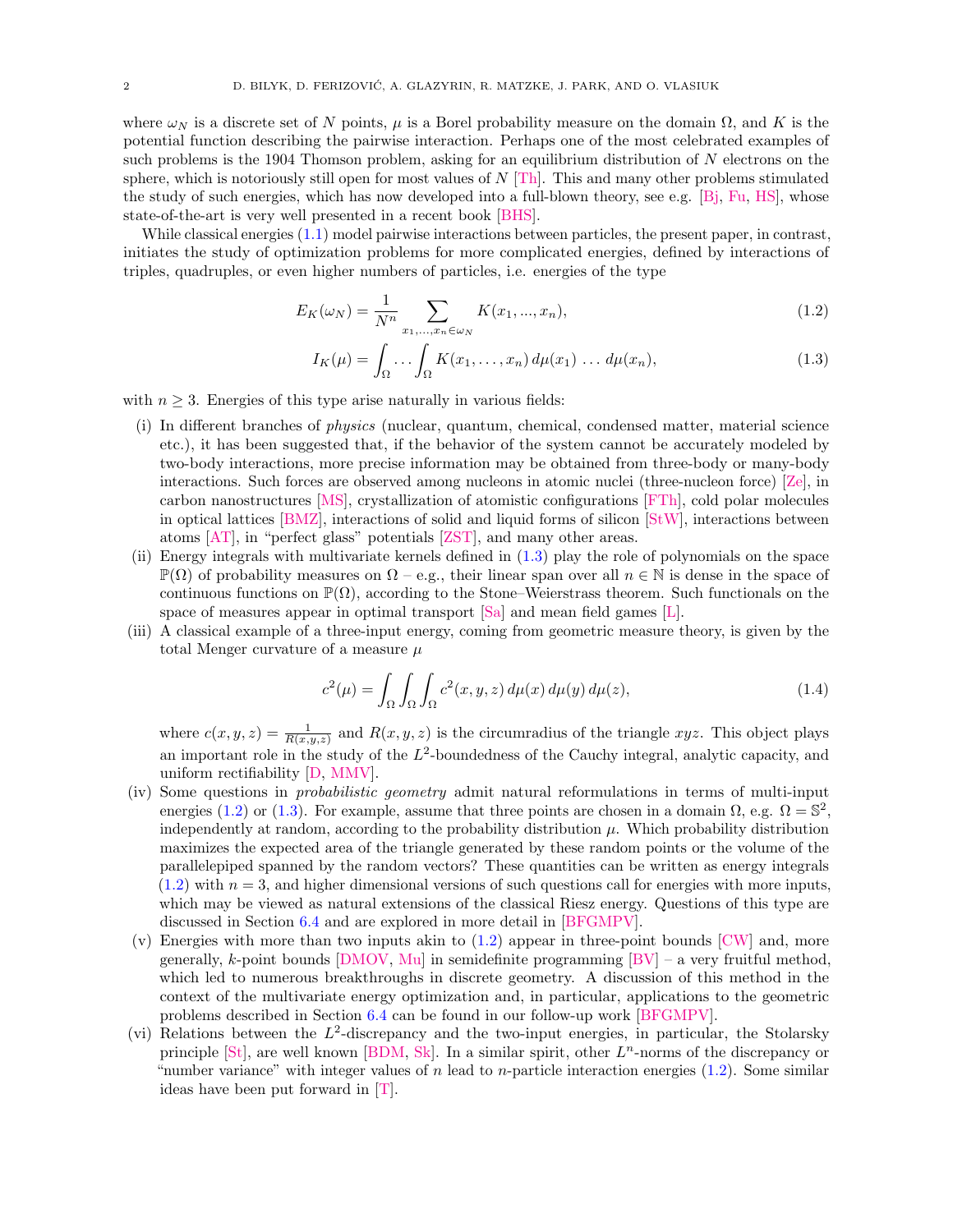Despite the abundance of applications, there seems to have been no systematic development of a general theory of multi-input energies, unlike the case of classical two-input energies which has been deeply and extensively explored. The present paper makes a first attempt to remedy this shortcoming and to study the general properties of point configurations and measures, minimizing the multi-input energies  $(1.2)-(1.3)$  $(1.2)-(1.3)$  $(1.2)-(1.3)$ , and the relations between the structure of the multivariate kernel K and the energy minimizers. This theory presents many intrinsic obstacles and is far from a straightforward generalization of the two-input case. In particular, in the spherical case  $\Omega = \mathbb{S}^{d-1}$  with rotationally-invariant two-input kernels  $K(x, y) = F(\langle x, y \rangle)$ , classical Schoenberg's theory [\[S\]](#page-22-8) proves that the uniform surface measure  $\sigma$ minimizes the energy integral in  $(1.1)$  if and only if the kernel K is conditionally positive definite. However, in the multi-input case, such a characterization is still elusive: while we obtain various natural sufficient conditions for the surface measure  $\sigma$  to minimize the energy [\(1.2\)](#page-1-1) in Section [5,](#page-12-0) counterexamples presented in Section [6](#page-14-0) show that none of them are necessary.

The outline of the paper is as follows. In Section [2](#page-3-0) we introduce the notation and some of the main definitions, including the notion of n-positive definiteness. In Section [3](#page-5-0) we explore some basic properties of multivariate energies. In particular, we analyze the connections between (conditional) positive definiteness of the kernel K, convexity of the energy functional  $I_K(\mu)$ , and arithmetic and geometric mean inequalities for the mixed energies. The meat of the paper, i.e. the results about minimizers of the  $n$ -input energies are concentrated in Sections [4](#page-9-0)[–6.](#page-14-0)

Section [4](#page-9-0) deals with analogues of classical potential theoretic results [\[Bj,](#page-21-1) [BHS,](#page-21-4) [Fu\]](#page-21-2), which provide certain necessary (Theorem [4.1\)](#page-9-1) and sufficient (Theorem [4.4\)](#page-10-0) conditions for a measure  $\mu$  to be a minimizer of the n-input energy integral in terms of the  $(n-1)$ -fold potential of the kernel K with respect to  $\mu$ . Even though some of these results by themselves are clear-cut generalizations of standard statements for two-input energies, they yield several interesting consequences in the n-input case. In particular, Theorem [4.8](#page-11-0) states that, under some additional assumptions (e.g., if K is n-positive definite), for any  $1 \leq k \leq n-2$ , if the measure  $\mu$  minimizes the  $(n-k)$ -input energy  $I_U$ , where U is the k-fold integral of K with respect to  $\mu$ , then  $\mu$  also minimizes the *n*-input energy  $I_K$ . This statement allows one to simplify proving that a given measure is a minimizer of a multi-input energy by considering energies with a lower number of inputs. A partial converse to Theorem [4.8,](#page-11-0) for  $k = n - 2$ , is given in Theorem [4.9.](#page-11-1) In addition, in Lemma [4.6,](#page-10-1) we show that, for *n*-positive definite kernels, every local minimizer of  $I_K$  is necessarily a global minimizer.

In Section [5](#page-12-0) we adapt the methods of Section [4](#page-9-0) to energies with rotationally invariant kernels on the sphere  $\mathbb{S}^{d-1}$ , where symmetries allow for a more delicate analysis, and one has a natural candidate for a minimizer: the uniform surface measure  $\sigma$ . Theorem [5.1](#page-13-0) states that energies with conditionally *n*-positive definite rotationally invariant kernels on the sphere are minimized by the surface measure  $\sigma$  (without any additional assumptions). As mentioned above, it turns out that, in contrast to the classical case  $n = 2$ , conditional n-positive definiteness is not necessary for  $\sigma$  to minimize the n-input energy, which is shown by examples presented in Propositions [6.9](#page-20-0) and [6.10.](#page-20-1) Nevertheless, Theorem [5.1](#page-13-0) allows one to prove that  $\sigma$ minimizes a variety of interesting energies, which did not seem to be accessible by different methods, see e.g. Corollary [5.2.](#page-13-1) In Theorem [5.3](#page-14-2) we obtain very close necessary and sufficient conditions for  $\sigma$  to be a local minimizer of the n-input energy  $I_K$  in terms of the minimization properties of the two-input energy with the kernel given by the  $(n-2)$ -fold integral of K (or the conditional positive definiteness of this kernel). We also conjecture these are the correct conditions for  $\sigma$  to be a *global* minimizer of  $I_K$ .

Section [6](#page-14-0) is dedicated to constructing various classes of  $n$ -positive definite kernels, proving that certain kernels of interest are (conditionally) n-positive definite, as well as exhibiting some naturally arising 3-input kernels on the sphere which are not conditionally 3-positive definite, yet the corresponding energies are minimized by the surface measure  $\sigma$ . These examples are presented in Propositions [6.5,](#page-17-1) [6.9,](#page-20-0) and [6.10.](#page-20-1) The first one is closely related to the semidefinite programming method as presented in  $[BV]$ , while the last two are geometric. The latter kernels are studied in Section [6.4](#page-18-0) which addresses some problems from probabilistic discrete geometry. Their main objects may be viewed as multi-input analogues of the classical Riesz energies. In particular, we show that if three random vectors are chosen in the sphere  $\mathbb{S}^{d-1}$  independently according to the probability distribution  $\mu$ , then the expected volume squared of the tetrahedron generated by these vectors (Theorem  $6.6$ ) as well as the square of the area of the triangle defined by these points (Theorem [6.7\)](#page-19-1) are maximized if the distribution is uniform, i.e.  $\mu = \sigma$ . A more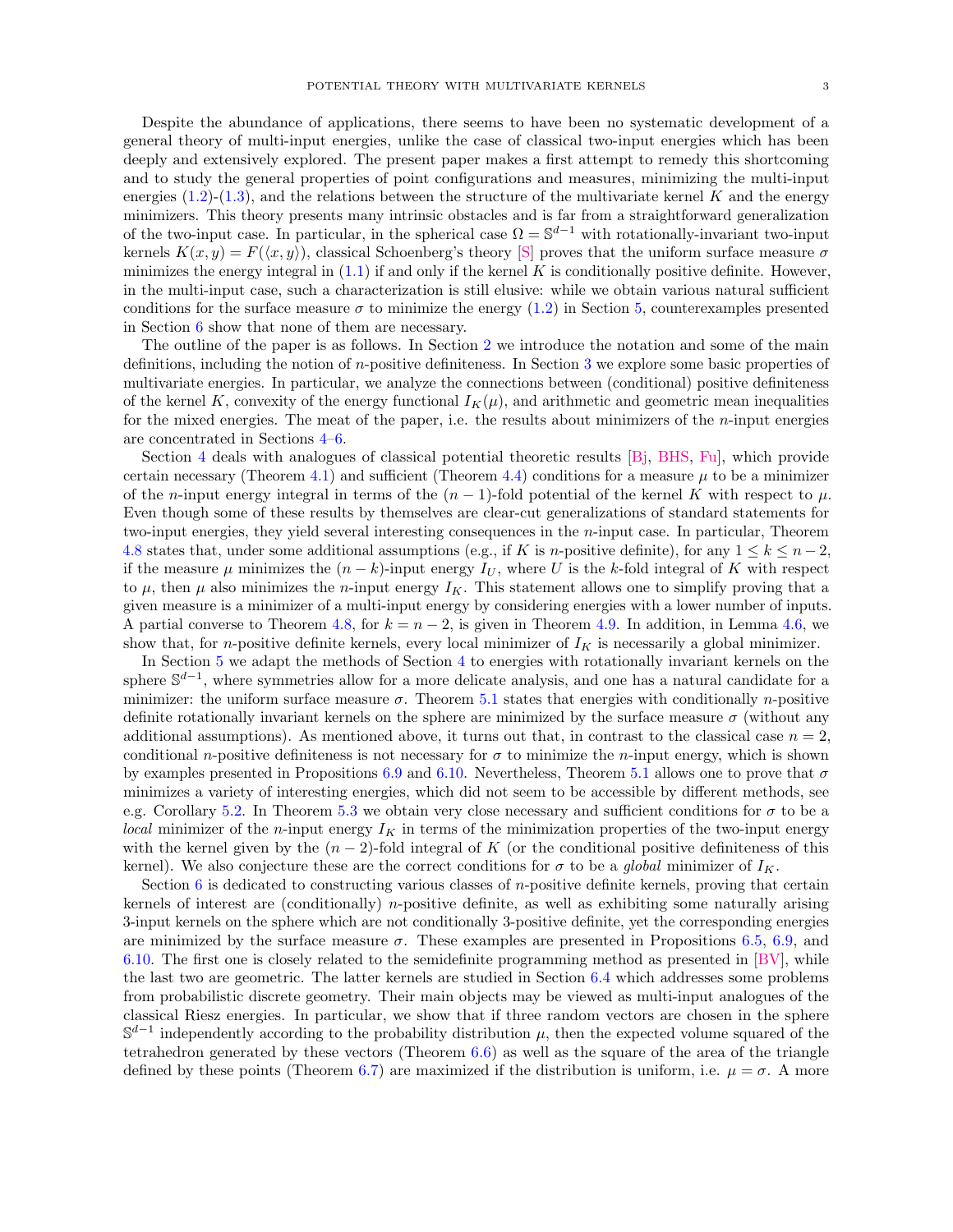detailed study of such geometric questions is conducted by the authors in [\[BFGMPV\]](#page-21-12).

While many of the results presented in this paper hold (or can be extended) to a larger class of kernels (e.g., bounded lower semi-continuous, or even singular kernels), given that this is the first effort to establish a theory of multi-input energies, for the sake of brevity and clarity of the exposition, we shall only consider continuous kernels on compact metric spaces in this paper. We shall also restrict our attention to symmetric *n*-input kernels, i.e. functions invariant with respect to any permutation of variables. These assumptions are implicitly present in all of the results presented below, even if not stated explicitly.

### 2. Background and definitions

<span id="page-3-0"></span>In what follows, we always assume that  $(\Omega, \rho)$  is a compact metric space,  $n \in \mathbb{N} \setminus \{1\}$ , and the kernel  $K : \Omega^n \to \mathbb{R}$  is continuous and symmetric, i.e. for any permutation  $\pi \in S_n$  and  $x_1, ..., x_n \in \Omega$ ,  $K(x_1, ..., x_n) = K(x_{\pi(1)}, ..., x_{\pi(n)})$ . We denote by  $\mathcal{M}(\Omega)$  the set of finite signed Borel measures on  $\Omega$ , and by  $\mathbb{P}(\Omega)$  the set of Borel probability measures on  $\Omega$ . Let  $\omega_N = \{x_1, x_2, ..., x_N\}$  be an N-point configuration (multiset) in  $\Omega$  for  $N \geq n$ . We define the discrete K-energy of  $\omega_N$  to be

<span id="page-3-1"></span>
$$
E_K(\omega_N) := \frac{1}{N^n} \sum_{j_1=1}^N \cdots \sum_{j_n=1}^N K(x_{j_1}, \ldots, x_{j_n}),
$$
\n(2.1)

and the minimal discrete N-point K-energy of  $\Omega$  as

$$
\mathcal{E}_K(\Omega, N) := \inf_{\omega_N \subseteq \Omega} E_K(\omega_N). \tag{2.2}
$$

Let  $\mu_1, ..., \mu_n \in \mathcal{M}(\Omega)$ , then we define their mutual energy as

$$
I_K(\mu_1, ..., \mu_n) = \int_{\Omega} \cdots \int_{\Omega} K(x_1, ..., x_n) d\mu_1(x_1) \cdots d\mu_n(x_n),
$$
\n(2.3)

and, for  $j < n$ , the j-th potential function as

$$
U_K^{\mu_1,...,\mu_j}(x_{j+1},...,x_n) = \int_{\Omega} \cdots \int_{\Omega} K(x_1,...,x_n) d\mu_1(x_1) \cdots d\mu_j(x_j).
$$
 (2.4)

Note that since we are working with continuous  $K$ , the energy is well defined for all finite signed Borel measures. We will abuse notation by writing  $\mu^k$  if k of the measures are the same and define the K-energy functional on  $\mathcal{M}(\Omega)$  by

<span id="page-3-2"></span>
$$
I_K(\mu) = I_K(\mu^n) = I_K(\mu, ..., \mu). \tag{2.5}
$$

The definitions of discrete  $(2.1)$  and continuous  $(2.5)$  energies are compatible in the sense that

$$
E_K(\omega_N) = I_K(\mu_{\omega_N}), \quad \text{where } \mu_{\omega_N} = \frac{1}{N} \sum_{j=1}^N \delta_{x_j}
$$
 (2.6)

and due to the weak- $*$  density of the linear span of Dirac masses in  $\mathbb{P}(\Omega)$ 

$$
\lim_{N \to \infty} \mathcal{E}_K(\Omega, N) = \inf_{\mu \in \mathbb{P}(\Omega)} I_K(\mu). \tag{2.7}
$$

We now recall the classical notion of positive definiteness for two-input kernels, which plays an extremely important role in energy optimization problems and which we seek to generalize to n-input kernels. We state the definition in the form which is most relevant to our exposition.

<span id="page-3-3"></span>**Definition 2.1.** A kernel  $K : \Omega^2 \to \mathbb{R}$  is called positive definite if for every finite signed Borel measure  $\nu \in \mathcal{M}(\Omega)$ , the energy integral satisfies  $I_K(\nu) \geq 0$ .

If the inequality  $I_K(\nu) \geq 0$  holds for all  $\nu \in \mathcal{M}(\Omega)$  satisfying  $\nu(\Omega) = 0$ , we call the kernel conditionally positive definite.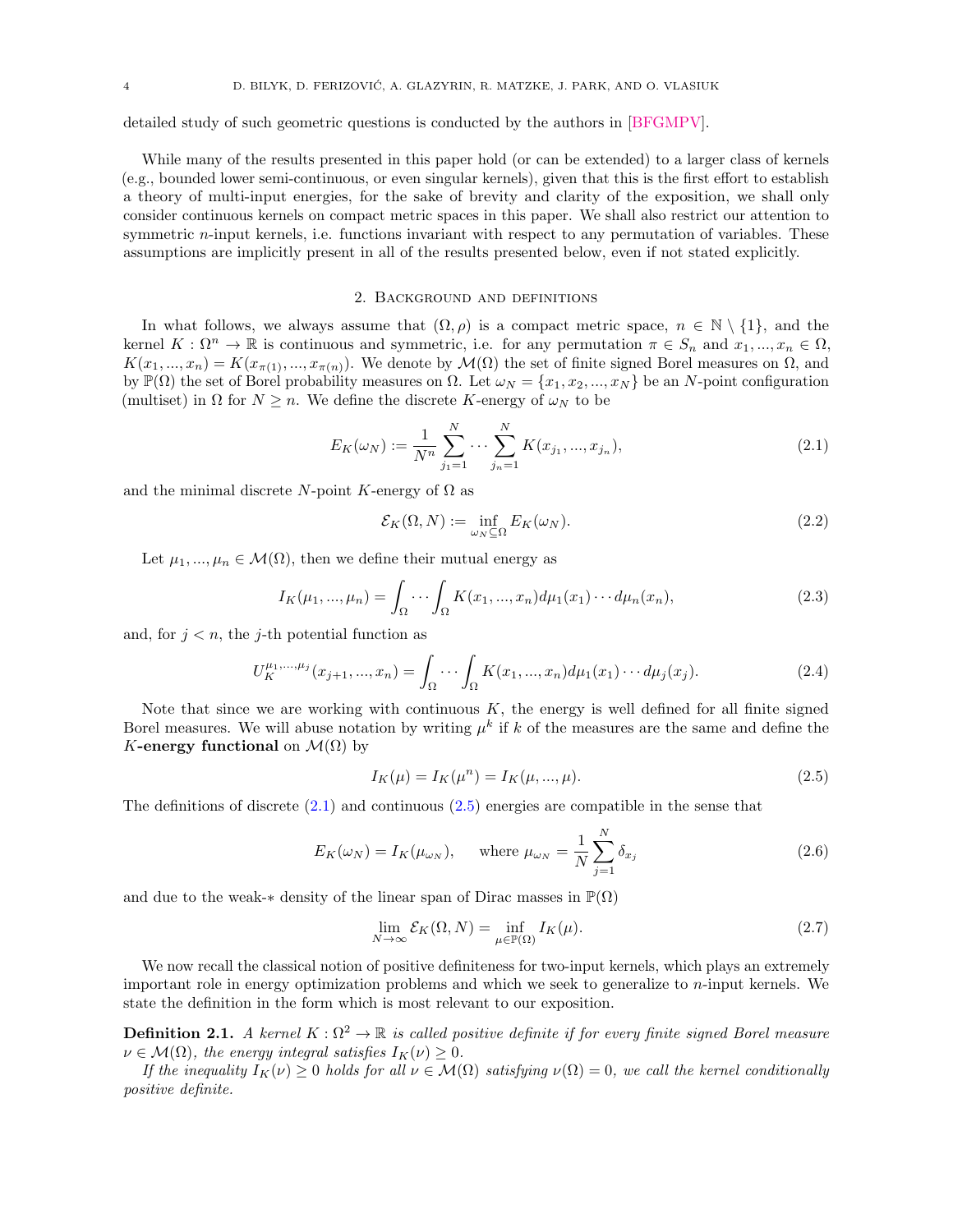A more standard way of stating the definition of positive definiteness of K is by requiring that for all  $N \in \mathbb{N}$  and  $x_1, ..., x_N \in \Omega$ , the matrix  $[K(x_i, x_j)]_{0 \leq i,j \leq N}$  is positive semi-definite, i.e.

$$
I_K\bigg(\sum_{i=1}^N c_i \delta_{x_i}\bigg) = \sum_{i,j=1}^N K(x_i, x_j) c_i c_j \ge 0
$$

for all  $c_1, \ldots, c_N \in \mathbb{R}$ . Since K is continuous, this is clearly equivalent to Definition [2.1](#page-3-3) due to weak-\* density of discrete measures.

We extend this notion to  $n$ -input kernels by demanding that, if one fixes arbitrary values of all but two variables, the resulting two-input kernel is positive definite in the classical sense. For every  $m < n$  and  $z_1, z_2, ..., z_m \in \Omega$ , we define

$$
K_{z_1, z_2, \dots, z_m}(x_1, \dots, x_{n-m}) := K(z_1, \dots, z_m, x_1, \dots, x_{n-m}).
$$
\n(2.8)

<span id="page-4-1"></span>**Definition 2.2.** We shall say that a continuous symmetric kernel  $K : \Omega^n \to \mathbb{R}$  is (conditionally) n-positive definite if, for all  $z_1, z_2, ..., z_{n-2} \in \Omega$ , the two-input kernel  $K_{z_1,...,z_{n-2}}$  is (conditionally) positive definite in the sense of Definition [2.1.](#page-3-3)

We would like to emphasize that this definition relies more on the pointwise two-variable structure, rather than the full set of variables. In particular, it does not have any connection to positive definite tensors  $[Q]$ . Thus, it may appear that the name *n-positive definite* might be somewhat misleading. However, from the point of view of energy optimization, which is the main theme of this paper, this nomenclature seems absolutely justified. Indeed, in various statements about minimal energy (e.g., Theorem [4.4,](#page-10-0) Corollary [4.5,](#page-10-2) Theorem [5.1\)](#page-13-0), this condition naturally replaces positive definiteness of classical two-input kernels. In addition, non-symmetric multivariate kernels of similar flavor have been considered in the context of k-point bounds in semidefinite programming  $[DMOV, Mu]$  $[DMOV, Mu]$  $[DMOV, Mu]$ . The class of *n*-positive definite kernels is rather rich: throughout the text, in particular, in Section [6,](#page-14-0) we present numerous examples of functions with this property.

We immediately observe that this property is inherited by kernels with a lower number of inputs, which are obtained as potentials of K with respect to arbitrary probability measures.

<span id="page-4-0"></span>**Lemma 2.3.** Let  $n > 2$  and assume that K is (conditionally) n-positive definite. Then for every  $\mu \in \mathbb{P}(\Omega)$ , the potential  $U_K^{\mu}(x_1,\ldots,x_{n-1})$  is (conditionally)  $(n-1)$ -positive definite.

*Proof.* Let  $\nu$  be a finite signed Borel measure on  $\Omega$  (with  $\nu(\Omega) = 0$  if K is conditionally n-positive definite). Then by Fubini–Tonelli

$$
I_{(U_K^{\mu})_{z_2,...,z_{n-2}}}(\nu) = \int_{\Omega} \int_{\Omega} \int_{\Omega} K(z_1, z_2,..., z_{n-3}, z_{n-2}, x, y) d\mu(z_1) d\nu(x) d\nu(y)
$$
  
= 
$$
\int_{\Omega} \int_{\Omega} \int_{\Omega} K_{z_1,...,z_{n-2}}(x, y) d\nu(x) d\nu(y) d\mu(z_1) \ge 0,
$$

since  $K_{z_1,\ldots,z_{n-2}}$  is (conditionally) positive definite for all  $z_1,\ldots,z_{n-2} \in \Omega$ . □

As a corollary of Lemma [2.3,](#page-4-0) we observe that if  $K : \Omega^n \to \mathbb{R}$  is (conditionally) *n*-positive definite, then for all  $\mu_1, ..., \mu_k \in \mathbb{P}(\Omega)$ , with  $k \leq n-2$ ,  $U_K^{\mu_1, ..., \mu_k}(x_{k+1}, ..., x_n)$  is (conditionally)  $(n-k)$ -positive definite.

Naturally, (conditionally) n-positive definite kernels enjoy the same basic properties as their classical two-variable counterparts.

<span id="page-4-2"></span>**Lemma 2.4.** If K and L are n-positive definite, then so are  $K + L$  and KL. If  $K_1, K_2, ...$  are n-positive definite and  $\lim_{n\to\infty} K_n = K$  uniformly, then K is n-positive definite. The statements about the sum and the limit (but not about the product) continue to hold if we replace n-positive definite with conditionally n-positive definite.

The proof of this lemma is straightforward. The statement about the product KL follows from the classical Schur product theorem, and positive definiteness in this statement cannot be replaced by conditional positive definiteness (since, for example, a negative constant is a conditionally n-positive definite function).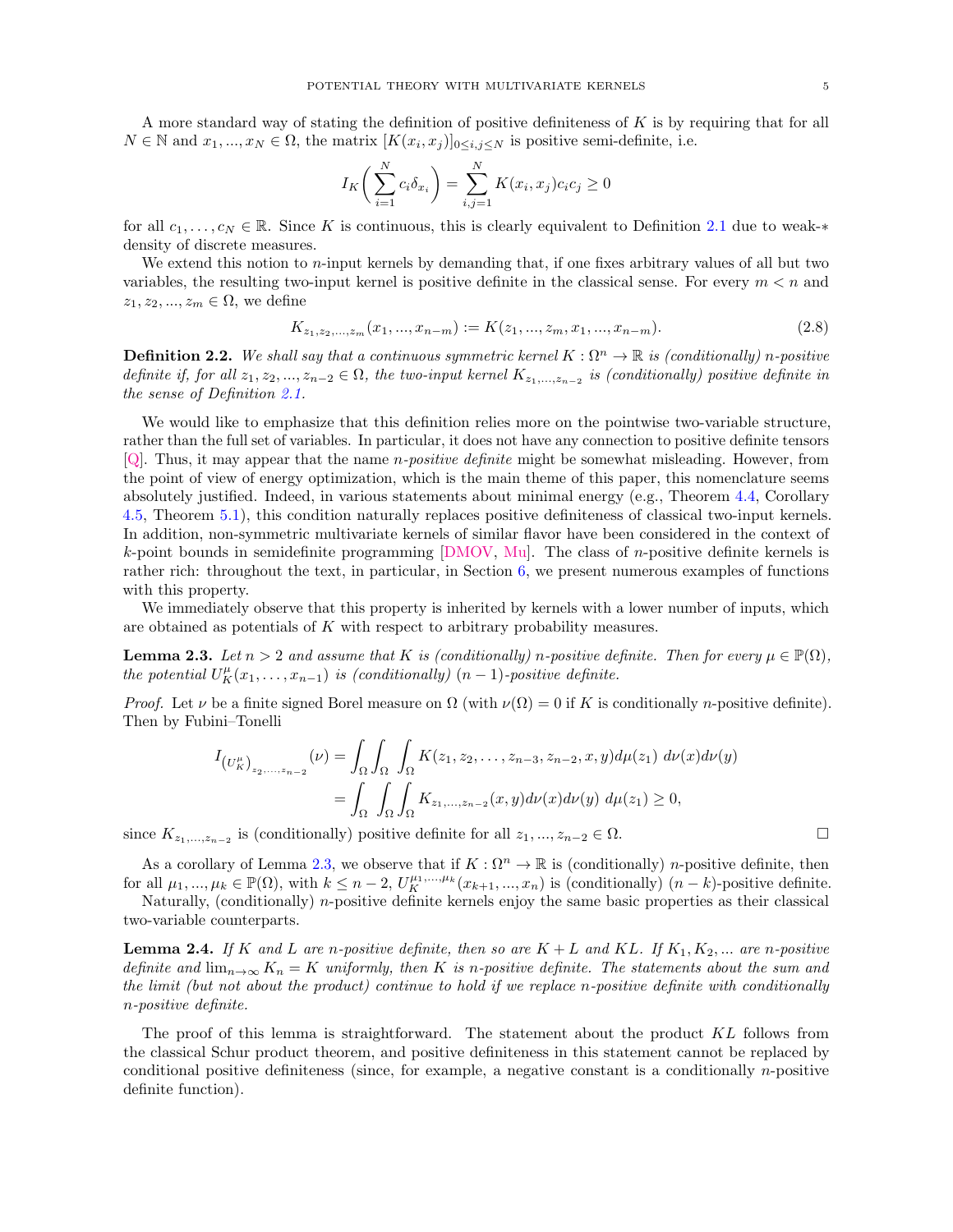#### 3. First principles

<span id="page-5-0"></span>In this section we explore some basic properties related to (conditional)  $n$ -positive definiteness, such as inequalities for mixed energies and convexity of the energy functionals, as well as connections between these notions. All the kernels in this section are assumed to be continuous and symmetric.

<span id="page-5-1"></span>3.1. Bounds on mutual energies. In the classical case, mixed energies can be bounded by averages of energies of each individual measure. We refer the reader to Chapter 4 of [\[BHS\]](#page-21-4) for details.

<span id="page-5-4"></span>**Lemma 3.1.** Suppose K is a conditionally positive definite kernel on  $\Omega^2$ . Then for every pair of Borel probability measures  $\mu_1$  and  $\mu_2$  on  $\Omega$ , the mutual energy  $I_K(\mu_1, \mu_2)$  satisfies

$$
I_K(\mu_1, \mu_2) \leq \frac{1}{2}(I_K(\mu_1) + I_K(\mu_2)).
$$

Furthermore, if  $K$  is positive definite, then

$$
I_K(\mu_1, \mu_2) \leq \sqrt{I_K(\mu_1)I_K(\mu_2)}
$$
.

These inequalities can be extended to *n*-input energies with (conditionally) *n*-positive definite kernels.

<span id="page-5-6"></span>**Lemma 3.2.** Suppose K is a conditionally n-positive definite kernel on  $\Omega^n$ . Then for every n-tuple of Borel probability measures  $\mu_1, \ldots, \mu_n$  on  $\Omega$ , the mutual energy  $I_K(\mu_1, \ldots, \mu_n)$  satisfies

<span id="page-5-3"></span>
$$
I_K(\mu_1, \dots, \mu_n) \le \frac{1}{n} \sum_{j=1}^n I_K(\mu_j).
$$
\n(3.1)

If, moreover,  $K$  is n-positive definite,

<span id="page-5-2"></span>
$$
I_K(\mu_1, ..., \mu_n) \le \prod_{j=1}^n \sqrt[n]{I_K(\mu_j)}.
$$
\n(3.2)

Proof. We only prove  $(3.2)$ , as one could repeat the proof below verbatim, with the multiplicative notation replaced by the additive, to arrive at  $(3.1)$  (when K is *n*-positive definite, it would also follow from the arithmetic–geometric mean inequality).

By Lemma [3.1,](#page-5-4) our claim holds for  $n = 2$ . Now, suppose our claim holds for some  $k \geq 2$ , and let  $\mu_1, ..., \mu_{k+1} \in \mathbb{P}(\Omega)$ . Lemma [2.3](#page-4-0) tells us that for  $1 \leq j \leq k+1$ ,  $U_K^{\mu_j}$  is k-positive definite, so by our inductive hypothesis

<span id="page-5-5"></span>
$$
I_K(\mu_1, ..., \mu_{k+1}) = I_{U_K^{\mu_1}}(\mu_2, ..., \mu_{k+1}) \le \prod_{j=1}^k \sqrt[k]{I_K(\mu_1, \mu_{j+1}^k)}.
$$
\n(3.3)

Again using the inductive hypothesis, and the fact that K is symmetric, we have that for  $1 \leq j \leq k$ ,

$$
I_K(\mu_1, \mu_{j+1}^k) = I_K(\mu_{j+1}, \mu_1, \mu_{j+1}^{k-1})
$$
  
\n
$$
\leq \sqrt[k]{I_K(\mu_{j+1}, \mu_1^k)} \sqrt[k]{I_K(\mu_{j+1})^{k-1}}
$$
  
\n
$$
= \sqrt[k]{I_K(\mu_1, \mu_{j+1}, \mu_1^{k-1})} \sqrt[k]{I_K(\mu_{j+1})^{k-1}}
$$
  
\n
$$
\leq \sqrt[k]{I_K(\mu_1)^{k-1}} \sqrt[k]{I_K(\mu_1, \mu_{j+1}^k)} \sqrt[k]{I_K(\mu_{j+1})^{k-1}},
$$

where in the second and last lines we have used  $(3.3)$ . Rearranging the terms, we have

$$
\left(I_K(\mu_1, \mu_{j+1}^k)\right)^{\frac{k^2-1}{k^2}} \le I_K(\mu_1)^{\frac{k-1}{k^2}} I_K(\mu_{j+1})^{\frac{k-1}{k}},
$$

so that

$$
\sqrt[k]{I_K(\mu_1, \mu_{j+1}^k)} \leq I_K(\mu_1)^{\frac{1}{k(k+1)}} I_K(\mu_{j+1})^{\frac{1}{k+1}}.
$$

Plugging this back into [\(3.3\)](#page-5-5), we have

$$
I_K(\mu_1, ..., \mu_{k+1}) \le \prod_{j=1}^k \sqrt[k]{I_K(\mu_1, \mu_{j+1}^k)} \le \prod_{j=1}^{k+1} \sqrt[k+1]{I_K(\mu_j)}.
$$
\n(3.4)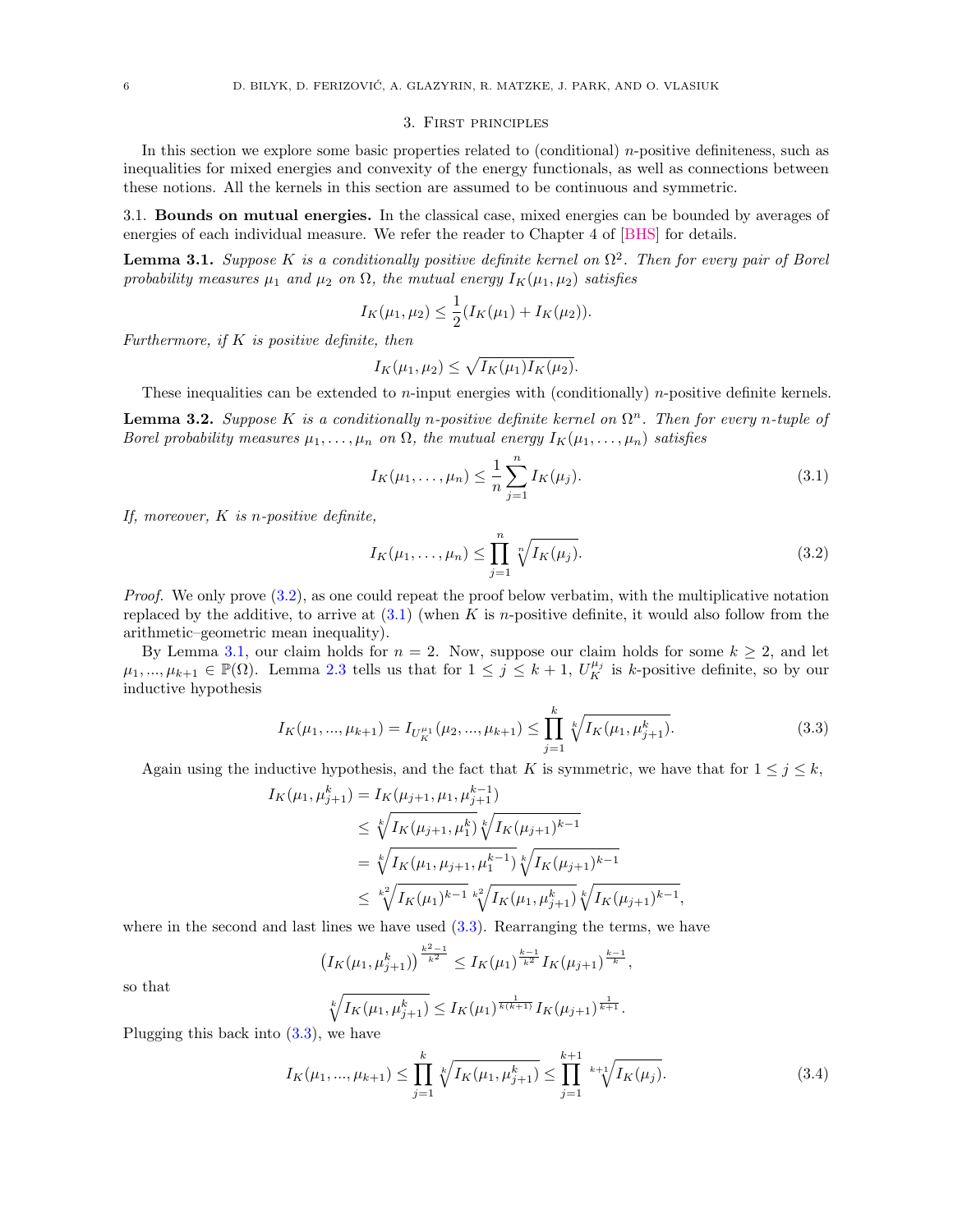Our claim then follows via induction.

The upper bound [\(3.1\)](#page-5-3) allows us to prove a corresponding lower bound for the mixed energy:

<span id="page-6-2"></span>**Corollary 3.3.** If K is n-positive definite on  $\Omega^n$ , then for all  $\mu_1, ..., \mu_n \in \mathbb{P}(\Omega)$ ,

<span id="page-6-1"></span>
$$
-\frac{1}{n}\sum_{j=1}^{n}I_{K}(\mu_{j})\leq I_{K}(\mu_{1},...,\mu_{n}).
$$
\n(3.5)

*Proof.* Suppose  $n = 2$ , and let  $\mu_1, \mu_2 \in \mathbb{P}(\Omega)$ . Setting  $\mu = \frac{1}{2}(\mu_1 + \mu_2)$ , we have

 $0 \leq 4I_K(\mu) = I_K(\mu_1) + I_K(\mu_2) + 2I_K(\mu_1, \mu_2),$ 

since  $K$  is positive definite, and  $(3.5)$  follows.

Now suppose our claim holds for some  $k \geq 2$ , and let  $\mu_1, ..., \mu_{k+1} \in \mathbb{P}(\Omega)$ . Since by Lemma [2.3](#page-4-0) the potential  $U_K^{\mu_1}$  is k-positive definite, the inductive hypothesis implies that

$$
-\frac{1}{k}\sum_{j=1}^k I_{U_K^{\mu_1}}(\mu_{j+1}) \le I_{U_K^{\mu_1}}(\mu_2, ..., \mu_{k+1}) = I_K(\mu_1, ..., \mu_{k+1}).
$$

For  $1 \leq j \leq k$ , Lemma [3.2](#page-5-6) gives us that

$$
I_{U_K^{\mu_1}}(\mu_{j+1}) = I_K(\mu_1, \mu_{j+1}^k) \le \frac{1}{k+1} \Big( I_K(\mu_1) + k I_K(\mu_{j+1}) \Big),
$$

leading to

$$
-\frac{1}{k+1}\sum_{j=1}^{k+1}I_K(\mu_j)\leq I_K(\mu_1,...,\mu_{k+1}),
$$

which finishes the proof of the claim.  $\Box$ 

Lemma [3.2](#page-5-6) and Corollary [3.3](#page-6-2) imply that if K is n-positive definite on  $\Omega^n$  and  $\mu_1, ..., \mu_n \in \mathbb{P}(\Omega)$ , then

<span id="page-6-3"></span>
$$
|I_K(\mu_1, ..., \mu_n)| \le \frac{1}{n} \sum_{j=1}^n I_K(\mu_j).
$$
\n(3.6)

Of course, since we can choose the probability measures  $\mu_k$  to be Dirac masses, inequality [\(3.6\)](#page-6-3) yields pointwise bounds on K. For instance, if K is n-positive definite, then for all  $z_1, ..., z_n \in \Omega$ ,

$$
|K(z_1, ..., z_n)| \leq \frac{1}{n} \sum_{j=1}^n K(z_j, ..., z_j),
$$

and for conditionally *n*-positive definite kernels  $K$ , this inequality holds without the absolute value. Clearly then,  $K$  must achieve its maximum value on its diagonal, something that is already known for the two-input case.

**Corollary 3.4.** Suppose  $K$  is a conditionally n-positive definite kernel. Then

$$
K(z_1, \ldots, z_n) \le \max_{z \in \Omega} \{ K(z, \ldots, z) \}.
$$
\n(3.7)

<span id="page-6-0"></span>3.2. Convexity. Convexity of the underlying energy functionals naturally plays an important role in energy minimization.

**Definition 3.5.** Suppose  $K : \Omega^n \to \mathbb{R}$ . We say that  $I_K$  is convex at  $\mu \in \mathbb{P}(\Omega)$  if for every  $\nu \in \mathbb{P}(\Omega)$  there exists some  $t_{\nu} \in (0,1]$ , such that for all  $t \in [0, t_{\nu})$ 

<span id="page-6-4"></span>
$$
I_K((1-t)\mu + t\nu) \le (1-t)I_K(\mu) + tI_K(\nu). \tag{3.8}
$$

We say  $I_K$  is convex on  $\mathbb{P}(\Omega)$  if inequality [\(3.8\)](#page-6-4) holds for every  $\mu, \nu \in \mathbb{P}(\Omega)$  and all  $t \in [0,1]$ .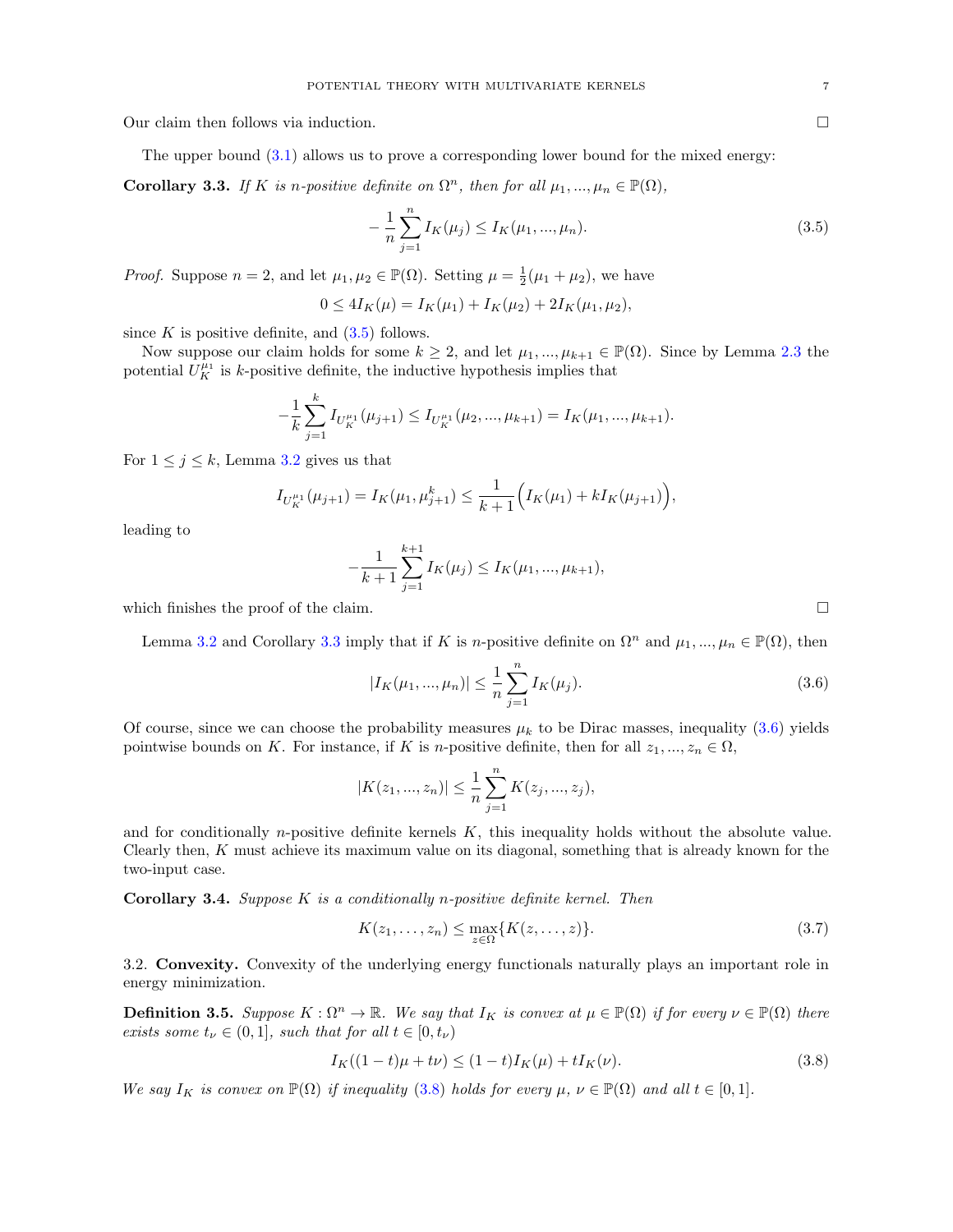We observe that convexity of  $I_K$  on  $\mathbb{P}(\Omega)$  is equivalent to the fact that  $I_K$  is convex at all  $\mu \in \mathbb{P}(\Omega)$ . Indeed, if [\(3.8\)](#page-6-4) fails for some  $\mu$ ,  $\nu \in \mathbb{P}(\Omega)$ , then the polynomial  $f(t) = I_K((1-t)\mu + t\nu)$  is not convex on the interval [0, 1], i.e.  $f''(t) < 0$  on some subinterval [a, b]  $\subset [0, 1]$ . But in this case, one can easily see that  $I_K$  fails to be convex at  $\mu_a = (1 - a)\mu + a\nu$ .

Conditional positive definiteness of the kernel  $K$  is closely related to convexity of the corresponding energy functional  $I_K$ . In fact, as we shall see in Proposition [3.9,](#page-8-0) when  $n = 2$ , the two notions are equivalent. For further discussions about the connections between various conditions related to positive definiteness in the classical two-input case, see [\[BMV\]](#page-21-19).

One-sided implication holds for all  $n \geq 2$ : as the next proposition shows, convexity of  $I_K$  can be deduced from relaxed arithmetic or geometric mean inequalities akin to [\(3.1\)](#page-5-3) and [\(3.2\)](#page-5-2). This implies, due to Lemma [3.2,](#page-5-6) that conditionally *n*-positive definite kernels  $K$  give rise to convex energies.

<span id="page-7-2"></span>**Proposition 3.6.** Let  $K : \Omega^n \to \mathbb{R}$  be continuous and symmetric and fix  $\mu \in \mathbb{P}(\Omega)$ . Suppose that for all  $\nu \in \mathbb{P}(\Omega)$  and  $0 \leq k \leq n$ ,

<span id="page-7-0"></span>
$$
I_K(\mu^k, \nu^{n-k}) \le \frac{k}{n} I_K(\mu) + \frac{n-k}{n} I_K(\nu). \tag{3.9}
$$

Alternatively, assume that for all  $\nu \in \mathbb{P}(\Omega)$  we have  $I_K(\nu) \geq 0$  and for all  $0 \leq k \leq n$ 

<span id="page-7-1"></span>
$$
I_K(\mu^k, \nu^{n-k}) \le (I_K(\mu))^{\frac{k}{n}} \cdot (I_K(\nu))^{\frac{n-k}{n}}.
$$
\n(3.10)

Then  $I_K$  is convex at  $\mu$ . If [\(3.9\)](#page-7-0) or [\(3.10\)](#page-7-1) holds for all  $\mu \in \mathbb{P}(\Omega)$ , then  $I_K$  is convex on  $\mathbb{P}(\Omega)$ .

*Proof.* Assume that  $(3.9)$  holds. For all  $t \in [0, 1]$ , we have

$$
I_K((1-t)\mu + t\nu) = \sum_{k=0}^n (1-t)^k t^{n-k} {n \choose k} I_K(\mu^k, \nu^{n-k})
$$
  
\n
$$
\leq \sum_{k=0}^n (1-t)^k t^{n-k} {n \choose k} \left( \frac{k}{n} I_K(\mu) + \frac{n-k}{n} I_K(\nu) \right)
$$
  
\n
$$
= \sum_{k=1}^n (1-t)^k t^{n-k} {n-1 \choose k-1} I_K(\mu) + \sum_{k=0}^{n-1} (1-t)^k t^{n-k} {n-1 \choose k} I_K(\nu)
$$
  
\n
$$
= (1-t)I_K(\mu) + tI_K(\nu),
$$

which proves convexity of the energy functional. The multiplicative inequality  $(3.10)$  implies  $(3.9)$  by the arithmetic-geometric mean inequality, leading to convexity of K in this case.

Lemma [3.2](#page-5-6) with  $\mu_1 = \cdots = \mu_k = \mu$  and  $\mu_{k+1} = \cdots = \mu_n = \nu$  shows that inequality [\(3.9\)](#page-7-0) holds, if K is conditionally n-positive definite. This leads to the following corollary.

<span id="page-7-4"></span>**Corollary 3.7.** If K is conditionally n-positive definite, then  $I_K$  is convex on  $\mathbb{P}(\Omega)$ .

To prove the converse implication for  $n = 2$ , we start by observing that Proposition [3.6](#page-7-2) admits a partial converse:

<span id="page-7-3"></span>**Lemma 3.8.** Suppose  $\mu \in \mathbb{P}(\Omega)$  is such that  $I_K$  is convex at  $\mu$ . Then for all  $\nu \in \mathbb{P}(\Omega)$ ,

<span id="page-7-5"></span>
$$
I_K(\mu^{n-1}, \nu) \le \frac{n-1}{n} I_K(\mu) + \frac{1}{n} I_K(\nu). \tag{3.11}
$$

*Proof.* Let  $\nu \in \mathbb{P}(\Omega)$ . Assume  $t \in (0,1)$  such that  $(3.8)$  holds. Then

$$
tI_K(\nu) + (1-t)I_K(\mu) \ge I_K(t\nu + (1-t)\mu)
$$
  
= 
$$
\sum_{j=0}^n (1-t)^j t^{n-j} {n \choose j} I_K(\mu^j, \nu^{n-j}).
$$

Clearly then

$$
(t - t^n)I_K(\nu) + ((1 - t) - (1 - t)^n)I_K(\mu) \ge \sum_{j=1}^{n-1} (1 - t)^j t^{n-j} {n \choose j} I_K(\mu^j, \nu^{n-j}),
$$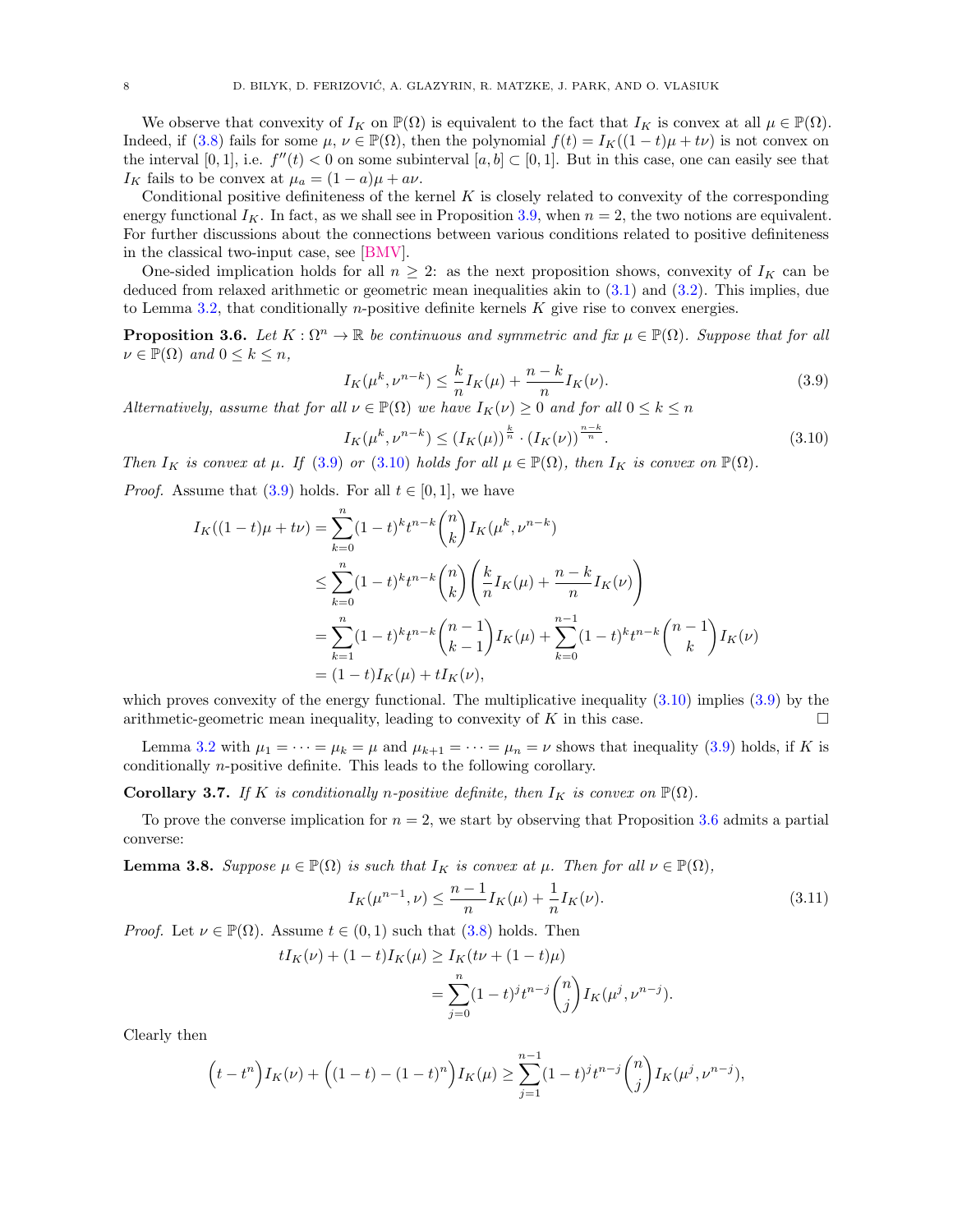and dividing by  $t(1-t)$ , we obtain

$$
\left(\sum_{k=0}^{n-2} t^k\right) I_K(\nu) + \left(\sum_{l=0}^{n-2} (1-t)^l\right) I_K(\mu) \ge \sum_{j=1}^{n-1} (1-t)^{j-1} t^{n-j-1} {n \choose j} I_K(\mu^j, \nu^{n-j}).
$$

If  $I_K$  is convex at  $\mu$ , then we may take the limit as t goes to 0, which gives us

$$
I_K(\nu) + (n-1)I_K(\mu) \ge nI_K(\mu^{n-1}, \nu).
$$

Observe that if  $I_K$  is convex (in particular, convex at  $\nu$ ), switching the roles of  $\mu$  and  $\nu$  we obtain

$$
(n-1)IK(\nu) + IK(\mu) \ge nIK(\mu, \nu^{n-1}).
$$

Therefore, in the case  $n = 2, 3$ , Lemma [3.8](#page-7-3) provides the converse of Proposition [3.6,](#page-7-2) in other words,  $I_K$  is convex if and only if it satisfies the arithmetic mean inequalities  $(3.9)$ . We are now ready to demonstrate the equivalence of the conditional positive definiteness of  $K$  and the convexity of  $K$  for the two-input case.

<span id="page-8-0"></span>**Proposition 3.9.** Suppose  $K : \Omega^2 \to \mathbb{R}$  is continuous and symmetric. Then K is conditionally positive definite if and only if  $I_K$  is convex.

*Proof.* Corollary [3.7](#page-7-4) gives us one direction. For the other, assume that  $I_K$  is convex. Let  $\mu \in \mathcal{M}(\Omega)$ satisfy  $\mu(\Omega) = 0$ . Then there exist  $\mu_+, \mu_- \in \mathbb{P}(\Omega)$  and some constant  $c \geq 0$  such that  $\mu = c(\mu_+ - \mu_-)$ . Lemma [3.8](#page-7-3) with  $n = 2$  implies that  $I_K(\mu_+,\mu_-) \leq \frac{1}{2}(I_K(\mu_+)+I_K(\mu_-))$  and therefore

$$
I_K(\mu) = c^2 \Big( I_K(\mu_+) - 2I_K(\mu_+,\mu_-) + I_K(\mu_-) \Big) \ge 0,
$$

i.e. K is conditionally positive definite.

It is not completely clear whether this equivalence holds for  $n \geq 3$ , but evidence suggests that it does not. Indeed, Proposition [6.5](#page-17-1) provides an example of a three-input kernel with  $\Omega = \mathbb{S}^{d-1}$ , which is not conditionally 3-positive definite, but at the same time the energy functional is convex at  $\sigma$  (although we don't know if it is convex at *all* measures in  $\mathbb{P}(\mathbb{S}^{d-1})$  and is minimized by  $\sigma$ .

In this regard, we would also like to point out that a number of our results about energy minimizers do not require the full power of convexity of  $I_K$  on  $\mathbb{P}(\Omega)$ , but rather just the convexity at the presumptive minimizer  $\mu$ . In particular, condition [\(4.2\)](#page-10-3), which appears in Theorems [4.4](#page-10-0) and [4.8,](#page-11-0) is implied by inequality  $(3.11)$  of Lemma [3.8,](#page-7-3) and hence it holds if  $I_K$  is convex at  $\mu$ .

Using convexity of the energy functional, one can draw a connection between minimizing the  $n$ -input energy  $I_K$  and the  $(n-1)$ -input energy  $I_{U_K^{\mu}}$ , thus obtaining our first result about minimizers of multi-input energies.

<span id="page-8-2"></span>**Proposition 3.10.** Let  $n \geq 3$ . Assume that  $K : \Omega^n \to \mathbb{R}$  is continuous and symmetric,  $I_K$  is convex, and that  $\mu \in \mathbb{P}(\Omega)$  is a minimizer of  $I_{U_K^{\mu}}$ . Then  $\mu$  is a minimizer of  $I_K$ .

*Proof.* We first prove that if the energy  $I_K$  is convex and  $\mu, \nu \in \mathbb{P}(\Omega)$ , then

<span id="page-8-1"></span>
$$
I_K(\nu) - I_K(\mu) \ge \frac{n}{n-1} \Big( I_{U_K^{\mu}}(\nu) - I_{U_K^{\mu}}(\mu) \Big). \tag{3.12}
$$

Indeed, we have  $I_{U_K^{\mu}}(\mu) = I_K(\mu)$  and, by Lemma [3.8,](#page-7-3)  $I_{U_K^{\mu}}(\nu) = I_K(\mu, \nu^{n-1}) \leq \frac{1}{n} I_K(\mu) + \frac{n-1}{n} I_K(\nu)$ . Thus,

$$
I_K(\nu) - I_K(\mu) - n \Big( I_{U_K^{\mu}}(\nu) - I_{U_K^{\mu}}(\mu) \Big) = I_K(\nu) - n I_K(\mu, \nu^{n-1}) + (n-1) I_K(\mu)
$$
  

$$
\geq (n-2) \Big( I_K(\mu) - I_K(\nu) \Big),
$$

which implies inequality  $(3.12)$ .

Inequality [\(3.12\)](#page-8-1), together with the fact that  $\mu$  is a minimizer of  $I_{U_K^{\mu}}$ , implies that for all  $\nu \in \mathbb{P}(\Omega)$ , we have

$$
I_K(\nu) - I_K(\mu) \ge \frac{n}{n-1} \Big( I_{U_K^{\mu}}(\nu) - I_{U_K^{\mu}}(\mu) \Big) \ge 0,
$$

hence  $\mu$  minimizes  $I_K$ .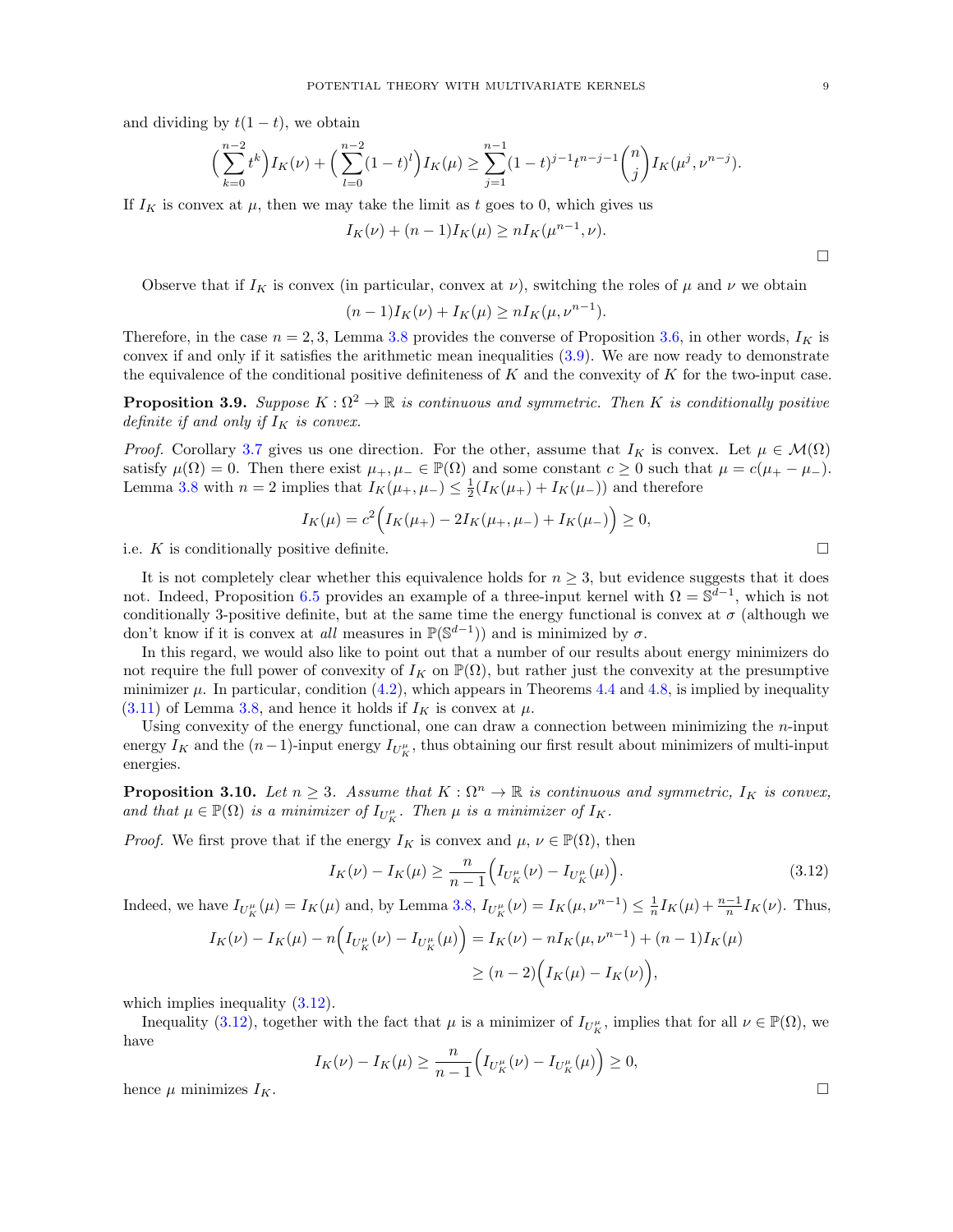Proposition [3.10](#page-8-2) can be viewed as a precursor of some of our more advanced results from Section [4](#page-9-0) which show that there is a strong relation between  $\mu$  minimizing the *n*-input energy  $I_K$  and the energy functional  $I_{U_K^{\mu^k}}$  with a lower number of inputs. In fact, Theorem [4.8](#page-11-0) contains Proposition [3.10](#page-8-2) as a special case. We have nevertheless decided to include this proposition, as it admits a very transparent and elementary proof, which also provides a quantitative relation between the minimization of  $I_K$  and  $I_{U_K^{\mu}}$ .

## 4. Minimizers of the energy functional

<span id="page-9-0"></span>We finally turn to some of the general results about minimizers of energies with multivariate kernels. In the classical two-input case, properties of minimizing measures are closely related to their potentials, see e.g. [\[Bj,](#page-21-1) [BHS\]](#page-21-4). Direct analogues of such statements can be obtained for multi-input energies. We start with the necessary condition, which states that the potential of a minimizer is constant on its support. As before, in all of the statements of this section we assume that  $K : \Omega^n \to \mathbb{R}$  is continuous and symmetric, even if not explicitly stated.

<span id="page-9-1"></span>**Theorem 4.1.** Let  $K : \Omega^n \to R$  be continuous and symmetric. Suppose that  $\mu$  is a minimizer of  $I_K$  over  $\mathbb{P}(\Omega)$ . Then  $U_K^{\mu^{n-1}}(x) = I_K(\mu)$  on  $\text{supp}(\mu)$  and  $U_K^{\mu^{n-1}}(x) \geq I_K(\mu)$  on  $\Omega$ .

*Proof.* The proof is a simple extension of the proof of Theorem 2 in [\[Bj\]](#page-21-1), and we include it for the sake of completeness. Let  $\nu \in \mathcal{M}(\Omega)$  be such that  $\nu(\Omega) = 0$  and  $\mu(A) + \varepsilon \nu(A) \geq 0$  for all Borel subsets  $A \subseteq \Omega$ and  $0 \leq \varepsilon \leq 1$ . This clearly means that  $\mu + \varepsilon \nu \in \mathbb{P}(\Omega)$ , so

$$
I_K(\mu) \le I_K(\mu + \varepsilon \nu) = \sum_{k=0}^n \binom{n}{k} \varepsilon^k I_K(\mu^{n-k}, \nu^k).
$$

Thus, for  $0 \leq \varepsilon \leq 1$ ,

$$
0 \leq \varepsilon \left( \sum_{k=1}^n \binom{n}{k} \varepsilon^{k-1} I_K(\mu^{n-k}, \nu^k) \right).
$$

This means that  $I_K(\mu^{n-1}, \nu) \geq 0$ .

Suppose, indirectly, that there exist  $a, b \in \mathbb{R}$ ,  $z \in \text{supp}(\mu)$  and  $y \in \Omega$  such that

$$
a = U_K^{\mu^{n-1}}(z) > U_K^{\mu^{n-1}}(y) = b.
$$

Let B be a ball centered at z, small enough so that  $y \notin B$  and oscillation of  $U_K^{\mu^{n-1}}(x)$  is at most  $\frac{a-b}{2}$ , and let  $m = \mu(B)$ . Let  $\nu$  be defined by

<span id="page-9-2"></span>
$$
\nu(A) = m\delta_y(A) - \mu(A \cap B). \tag{4.1}
$$

Then

$$
I_K(\mu^{n-1}, \nu) = U_K^{\mu^{n-1}}(y) \cdot m - \int_B U_K^{\mu^{n-1}}(x) d\mu(x) \leq bm - \left(a - \frac{a-b}{2}\right)m < 0,
$$

which is a contradiction. Thus, if  $U_K^{\mu^{n-1}}(z) = a$  for some  $z \in \text{supp}(\mu)$ , then  $U_K^{\mu^{n-1}}(x) \ge a$  for all  $x \in \Omega$ . Our claim then follows.

**Definition 4.2.** We shall say that  $\mu$  is a local minimizer of  $I_K$  if it is a local minimizer in every direction, in other words, if for each  $\nu \in \mathbb{P}(\Omega)$ , there exists  $t_{\nu} \in (0,1]$  such that for all  $t \in [0,t_{\nu}]$  we have

$$
I_K((1-t)\mu + t\nu) \ge I_K(\mu).
$$

Observe that this definition differs from the definition of local minimizers with respect to some metric, such as the Wasserstein  $d_{\infty}$  metric or the total variation norm (the difference is similar to that between the Gateaux and Fréchet derivatives).

Analyzing the proof of Theorem [4.1,](#page-9-1) we find that for  $\nu$  defined in [\(4.1\)](#page-9-2), we can write  $\mu + \varepsilon \nu = (1-\varepsilon)\mu + \varepsilon \tilde{\nu}$ with  $\tilde{\nu} = \mu + \nu \in \mathbb{P}(\Omega)$ . Hence, one arrives at a contradiction even if  $\mu$  is just a local minimizer.

<span id="page-9-3"></span>**Corollary 4.3.** The statement of Theorem [4.1](#page-9-1) remains true if we only assume that  $\mu$  is a local (not qlobal) minimizer of  $I_K$ .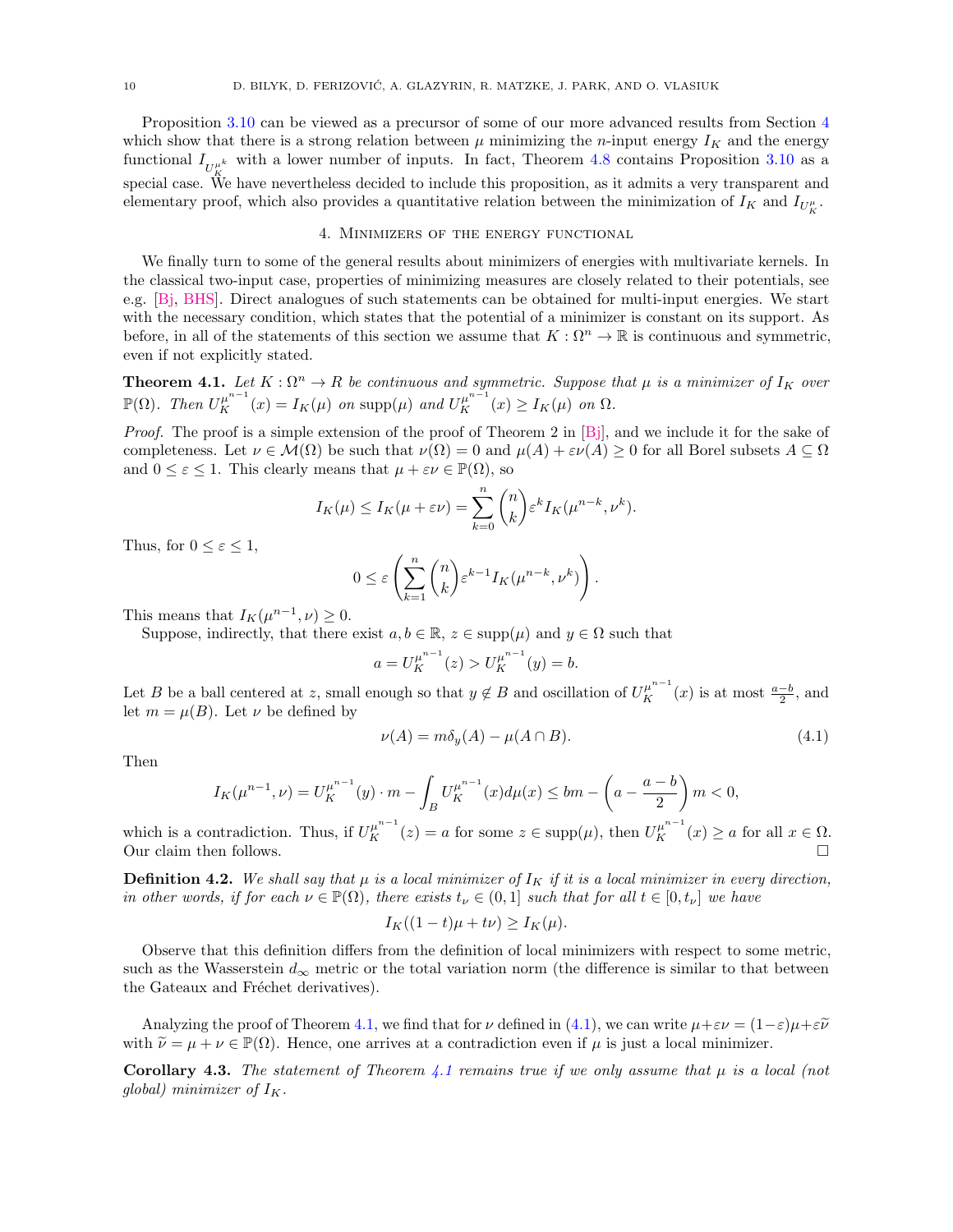In general, the converse to Theorem [4.1](#page-9-1) is not true. However, with some additional convexity assumptions, the necessary condition also becomes sufficient.

<span id="page-10-0"></span>**Theorem 4.4.** Let  $K : \Omega^n \to \mathbb{R}$  be symmetric and continuous. Suppose that for some  $\mu \in \mathbb{P}(\Omega)$ , there exists a finite constant M such that  $U_K^{\mu^{n-1}}(x) \geq M$  on  $\Omega$  and  $U_K^{\mu^{n-1}}(x) = M$  on supp $(\mu)$ . Suppose further that for all  $\nu \in \mathbb{P}(\Omega)$ , there exists some  $\alpha \in (0,1)$ , possibly depending on  $\nu$ , such that

<span id="page-10-4"></span><span id="page-10-3"></span>
$$
I_K(\mu^{n-1}, \nu) \le \alpha I_K(\nu) + (1 - \alpha)I_K(\mu). \tag{4.2}
$$

Then  $\mu$  is a minimizer of  $I_K$ .

*Proof.* For any  $\nu \in \mathbb{P}(\Omega)$ , for some  $\alpha \in (0,1)$ , we have

$$
I_K(\mu) = \int_{\Omega} U_K^{\mu^{n-1}}(x) d\mu(x) \le \int_{\Omega} U_K^{\mu^{n-1}}(x) d\nu(x) = I_K(\mu^{n-1}, \nu) \le \alpha I_K(\nu) + (1 - \alpha) I_K(\mu),
$$
  
hence  $I_K(\mu) \le I_K(\nu)$ .

Some remarks concerning the assumptions of Theorem [4.4,](#page-10-0) i.e. condition [\(4.2\)](#page-10-3), are in order. Due to Lemma [3.8,](#page-7-3) convexity of the energy functional  $I_K$  at  $\mu$  implies condition [\(4.2\)](#page-10-3) with  $\alpha = \frac{1}{n}$ . In turn, if K is conditionally n-positive definite, Corollary [3.7](#page-7-4) states that  $I_K$  is convex, and hence again condition  $(4.2)$  is satisfied (alternatively, Lemma [3.2](#page-5-6) shows directly that conditional n-positive definiteness of K implies the convexity condition [\(4.2\)](#page-10-3) of Theorem [4.4](#page-10-0) with  $\alpha = \frac{1}{n}$ ). The hierarchy of these conditions can be summarized in the following diagram:

K is *n*-positive definite 
$$
\implies
$$
 K is conditionally *n*-positive definite  $\implies$  (4.3)  
 $\implies I_K$  is convex  $\implies I_K$  is convex at  $\mu \implies$  condition (4.2) holds.

Therefore, Theorem [4.4](#page-10-0) (as well as other statements relying on [\(4.2\)](#page-10-3), e.g. Lemma [4.6](#page-10-1) or Theorem [4.8\)](#page-11-0) may be applied under the assumptions that K is (conditionally) n-positive definite or that  $I_K$  is convex at  $\mu$ .

We also make the following remark: in the case when  $\mu$  has full support, i.e. supp $(\mu) = \Omega$ , if the first condition of Theorem [4.4](#page-10-0) holds, i.e.  $U_K^{\mu^{n-1}}(x) = M$  for all  $x \in \Omega$ , then  $I_K(\mu^{n-1}, \nu) = I_K(\mu)$ , and the assumption [\(4.2\)](#page-10-3) is obviously the same as the conclusion of Theorem [4.4.](#page-10-0) This does not, however, render this case of the theorem useless – on the contrary, if one replaces  $(4.2)$  with one of the stronger conditions in [\(4.3\)](#page-10-4), one obtains an interesting and meaningful statement. (This shows that the most of the content is hidden in the implications presented in  $(4.3)$ .) We summarize this case in a separate corollary, as it will be of use later.

<span id="page-10-2"></span>**Corollary 4.5.** Let  $K : \Omega^n \to \mathbb{R}$  be symmetric and continuous. Suppose that  $\mu \in \mathbb{P}(\Omega)$  has full support  $\text{supp}(\mu) = \Omega$  and that there exists a constant M such that  $U_K^{\mu^{n-1}}(x) = M$  on  $\Omega$ . Assume also that any of the conditions in [\(4.3\)](#page-10-4) holds (e.g., K is n-positive definite or  $I_K$  is convex). Then  $\mu$  is a minimizer of  $I_K$ .

We also observe that Corollary [4.3](#page-9-3) and Theorem [4.4](#page-10-0) imply the following local-to-global principle for minimizers of  $I_K$  under convexity assumptions.

<span id="page-10-1"></span>**Lemma 4.6.** Let  $n \geq 2$  and let  $\mu$  be a local minimizer of the energy functional  $I_K$ . Assume also that condition [\(4.2\)](#page-10-3) is satisfied. Then  $\mu$  is a global minimizer of  $I_K$  over  $\mathbb{P}(\Omega)$ .

*Proof.* Corollary [4.3](#page-9-3) shows that the first condition of Theorem [4.4](#page-10-0) holds. Together with condition  $(4.2)$ , this implies that  $\mu$  is a global minimizer of  $I_K$ .

Naturally, the set of minimizers of a convex functional is convex. By Corollary [3.7,](#page-7-4) for conditionally n-positive definite kernels, the energy  $I_K$  is convex, i.e. minimizers of  $I_K$  form a convex set in this case.

**Proposition 4.7.** Let  $K$  be a conditionally n-positive definite kernel. Then the set of minimizers of the energy  $I_K$  is convex.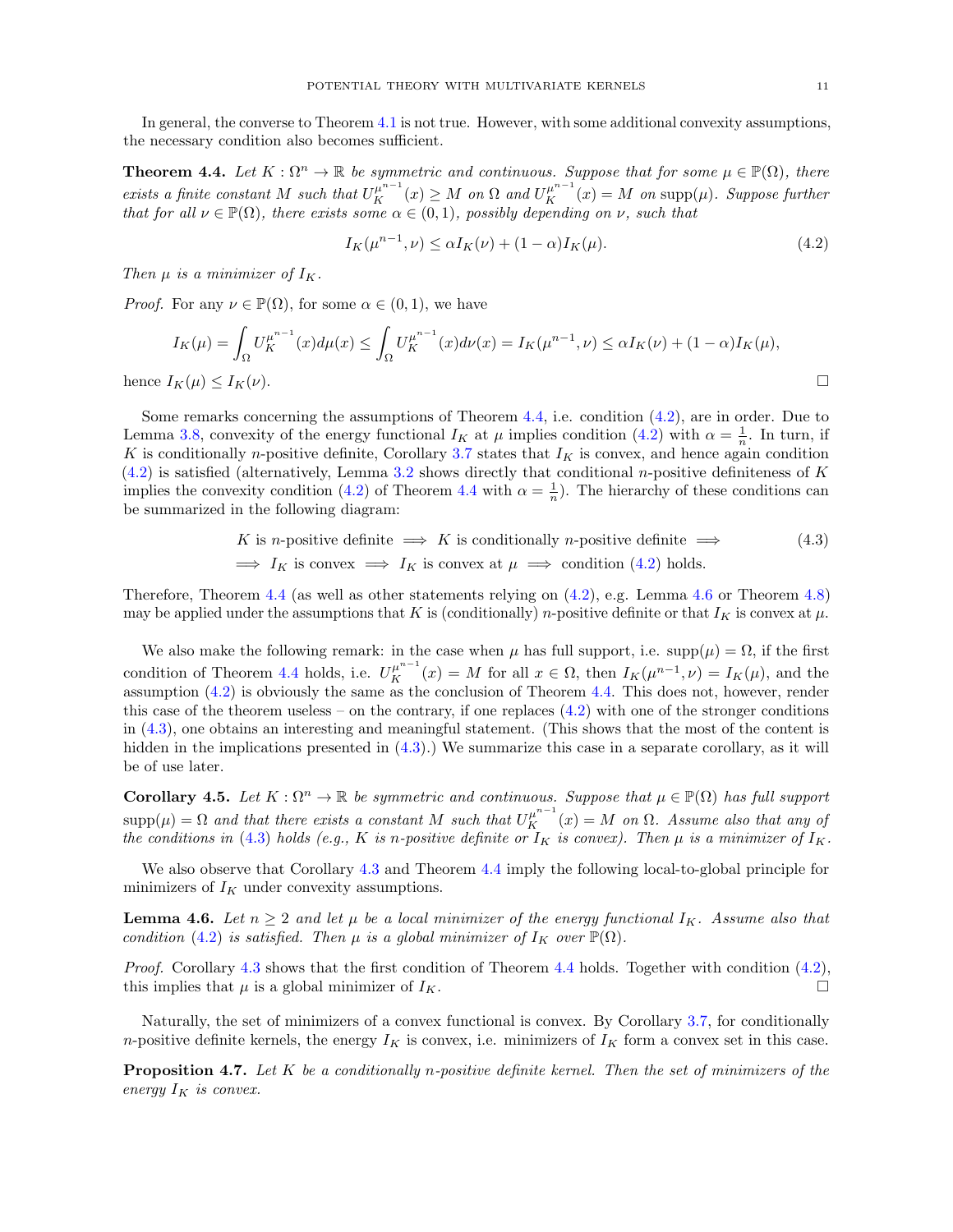While Theorems [4.1](#page-9-1) and [4.4](#page-10-0) are straightforward generalizations of the corresponding facts for the classical two-input energies, they lead to some interesting consequences for energies with multivariate kernels. In particular, we start by showing that under condition  $(4.2)$ , if  $\mu$  minimizes the lower input energy with the kernel  $U_K^{\mu^k}$ , then it also minimizes the original *n*-input energy  $I_K$ .

<span id="page-11-0"></span>**Theorem 4.8.** Let  $K : \Omega^n \to \mathbb{R}$ ,  $n \geq 3$ , be symmetric and continuous. Assume that for some  $1 \leq k \leq n-2$ , the measure  $\mu \in \mathbb{P}(\Omega)$  (locally) minimizes the  $(n-k)$ -input energy  $I_{U_K^{\mu^k}}$ . Assume also that  $\mu$  satisfies condition [\(4.2\)](#page-10-3) of Theorem [4.4.](#page-10-0) Then  $\mu$  minimizes the n-input energy  $I_K$ .

*Proof.* Theorem [4.1](#page-9-1) (or Corollary [4.3\)](#page-9-3) applied to the kernel  $U_K^{\mu^k}$  implies that for all  $x \in \Omega$ 

$$
U_K^{\mu^{n-1}}(x) = U_{U_K^{\mu^k}}^{\mu^{n-k-1}}(x) \ge I_{U_K^{\mu^k}}(\mu) = I_K(\mu)
$$

with equality for  $x \in \text{supp}(\mu)$ . Condition [\(4.2\)](#page-10-3) then allows one to invoke Theorem [4.4,](#page-10-0) which shows that  $\mu$  minimizes  $I_K$ .

The converse to Theorem [4.8](#page-11-0) holds for  $k = n - 2$  even without any convexity assumptions: in this case, if  $\mu$  locally minimizes  $I_K$ , it also locally minimizes the two-input energy  $I_{U_K^{\mu^{n-2}}}$ . Moreover, under the additional condition that  $\mu$  has full support, one can deduce that the measure  $\mu$  is a global minimizer of  $I_{U_K^{\mu^{n-2}}}$ , see parts [\(i\)](#page-11-2)-[\(ii\)](#page-11-3) of Theorem [4.9](#page-11-1) below. Furthermore, this implication may be reversed, if one additionally assumes that  $\mu$  uniquely minimizes  $I_{U_K^{\mu^{n-2}}}$ . Observe that, unlike Theorem [4.8,](#page-11-0) part [\(iii\)](#page-11-4) of Theorem [4.9](#page-11-1) does not require any of the conditions of  $(4.3)$  and, unlike part [\(ii\)](#page-11-3), it does not require the condition  $\text{supp}(\mu) = \Omega$ .

<span id="page-11-1"></span>**Theorem 4.9.** Let  $K : \Omega^n \to \mathbb{R}$ ,  $n \geq 3$ , be symmetric and continuous and let  $\mu \in \mathbb{P}(\Omega)$ .

- <span id="page-11-2"></span>(i) Let  $\mu$  be a local minimizer of  $I_K$ . Then  $\mu$  is a local minimizer of the two-input energy  $I_{U_K^{\mu^{n-2}}}$ .
- <span id="page-11-3"></span>(ii) Let  $\mu$  be a local minimizer of  $I_K$  and assume, in addition, that  $\mu$  has full support, i.e.  $\sup_{\mu}(\mu) = \Omega$ . Then  $\mu$  minimizes the two-input energy  $I_{U_{\kappa}^{\mu^{n-2}}}$  over  $\mathbb{P}(\Omega)$ .
- <span id="page-11-4"></span>(iii) If  $\mu$  is the unique minimizer of  $I_{U_K^{\mu^{n-2}}}$  in  $\mathbb{P}(\Omega)$ , then  $\mu$  is a local minimizer of  $I_K$ .

*Proof.* Fix an arbitrary measure  $\nu \in \mathbb{P}(\Omega)$ . For  $t \in [0,1]$ , let us define two functions  $g_{\nu}(t) = I_K((1-t)\mu + t\nu)$ and  $h_{\nu}(t) = I_{U_K^{\mu^{n-2}}}((1-t)\mu + t\nu) = I_K(\mu^{n-2}, ((1-t)\mu + t\nu)^2)$ . We have

$$
g_{\nu}(t) = (1-t)^n I_K(\mu) + nt(1-t)^{n-1} I_K(\mu^{n-1}, \nu) + \binom{n}{2} t^2 (1-t)^{n-2} I_K(\mu^{n-2}, \nu^2) + R_{\nu}(t),
$$

where each term in  $R_{\nu}(t)$  contains a factor of the form  $t^k$  with  $k \geq 3$  and, therefore,  $R'_{\nu}(0) = R''_{\nu}(0) = 0$ ,

$$
h_{\nu}(t) = (1-t)^2 I_K(\mu) + 2t(1-t)I_K(\mu^{n-1}, \nu) + t^2 I_K(\mu^{n-2}, \nu^2).
$$

A direct (elementary, but lengthy) computation, which we omit, shows that

$$
h'_{\nu}(0) = \frac{2}{n} g'_{\nu}(0) = 2(I_K(\mu^{n-1}, \nu) - I_K(\mu)),
$$
\n(4.4)

<span id="page-11-6"></span><span id="page-11-5"></span>K

$$
h_{\nu}''(0) = \frac{2}{n(n-1)} g_{\nu}''(0) = 2(I_K(\mu) - 2I_K(\mu^{n-1}, \nu) + I_K(\mu^{n-2}, \nu^2)).
$$
\n(4.5)

We now start by proving [\(i\)](#page-11-2). Let  $\mu$  be a local minimizer of  $I_K$ . According to Corollary [4.3,](#page-9-3) we have that  $U_K^{\mu^{n-1}}(x) \geq I_K(\mu)$  on  $\Omega$  and therefore,  $I_K(\mu^{n-1}, \nu) \geq I_K(\mu)$  for any  $\nu \in \mathbb{P}(\Omega)$ . Since  $g_{\nu}$  has a local minimum at  $t = 0$ , either  $g'_\nu(0) > 0$ , or  $g'_\nu(0) = 0$  and  $g''_\nu(0) \ge 0$ . In the first case, we also have  $h'_\nu(0) > 0$ . In the second case,  $h'_{\nu}(0) = 0$  and  $h''_{\nu}(0) \ge 0$ , and since  $h_{\nu}$  is quadratic, this implies that  $h_{\nu}(t) = at^2 + b$ with  $a \geq 0$ . Thus,  $h_{\nu}$  has a local minimum at  $t = 0$  for each  $\nu \in \mathbb{P}(\Omega)$ , i.e.  $\mu$  is a local minimizer of  $I_{U_K^{\mu^{n-2}}}$ .

If in addition  $\mu$  has full support, then Corollary [4.3](#page-9-3) implies that for any  $\nu \in \mathbb{P}(\Omega)$ , we have  $I_K(\mu^{n-1}, \nu) =$  $I_K(\mu)$ . Therefore, relations [\(4.4\)](#page-11-5)-[\(4.5\)](#page-11-6), together with the fact that  $g_{\nu}$  has a local minimum at  $t = 0$ , show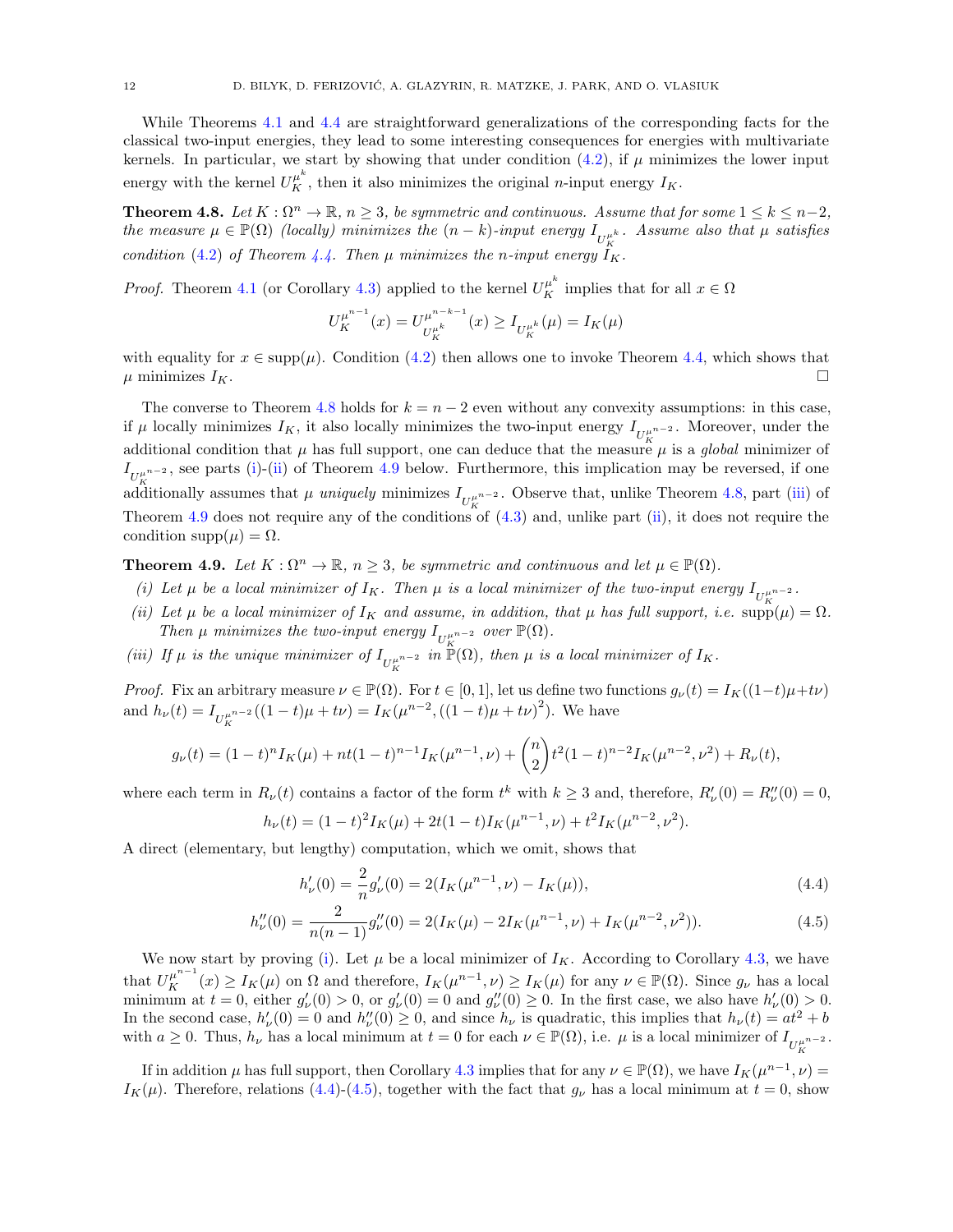that  $g'_{\nu}(0) = 0$ , hence  $g''_{\nu}(0) \ge 0$ , and at the same time

<span id="page-12-1"></span>
$$
g_{\nu}''(0) = n(n-1)(I_K(\mu^{n-2}, \nu^2) - I_K(\mu)) = n(n-1)\Big(I_{U_K^{\mu^{n-2}}}(\nu) - I_{U_K^{\mu^{n-2}}}(\mu)\Big). \tag{4.6}
$$

Hence,  $\mu$  is a global minimizer of  $I_{U_K^{\mu^{n-2}}}$ , which proves part [\(ii\)](#page-11-3).

To prove [\(iii\)](#page-11-4), assume that  $\mu$  is the unique global minimizer of  $I_{U_K^{\mu^{n-2}}}$ . Observe that, since the potential of  $U_K^{\mu^{n-2}}$  with respect to  $\mu$  is  $U_K^{\mu^{n-1}}$ , Theorem [4.1](#page-9-1) applied to  $U_K^{\mu^{n-2}}$  implies that, just like in part [\(i\)](#page-11-2), we have  $I_K(\mu^{n-1}, \nu) \ge I_K(\mu)$ . Thus,  $g'_\nu(0) \ge 0$  by [\(4.4\)](#page-11-5). If  $g'_\nu(0) > 0$ , there is a local minimum at  $t = 0$ . If, however,  $g'_\nu(0) = 0$ , then  $I_K(\mu^{n-1}, \nu) = I_K(\mu)$  and relation [\(4.6\)](#page-12-1) holds. Since  $\mu$  uniquely minimizes  $I_{U_K^{\mu^{n-2}}}$ , this proves that  $g''_v(0) > 0$  for  $\nu \neq \mu$ . Hence, in each case,  $g_{\nu}$  has a local minimum at  $t = 0$ , i.e.  $\mu$ is a local minimizer of  $I_K$ .

For classical pairwise interaction energies, it is well known that the kernel is conditionally positive definite on the support of the minimizer (see, e.g., [\[FSch\]](#page-21-20)), therefore, we obtain the following corollary to part [\(ii\)](#page-11-3) Theorem [4.9:](#page-11-1)

<span id="page-12-2"></span>**Corollary 4.10.** Assume that  $\mu \in \mathbb{P}(\Omega)$  with  $\text{supp}(\mu) = \Omega$  is a local minimizer of  $I_K$ . Then the  $(n-2)$ fold potential of K with respect to  $\mu$ , i.e. the two-variable function  $U_K^{\mu^{n-2}}(x,y)$ , is conditionally positive definite on  $\Omega$ .

Observe that, if the kernel  $K$  is conditionally *n*-positive definite, then, according to Lemma [2.3,](#page-4-0)  $U_K^{\mu^{n-2}}(x, y)$  is conditionally positive definite. Moreover, Theorem [4.8](#page-11-0) applies for conditionally positive definite kernels  $K$ . Therefore, the statement of Corollary  $4.10$  may be viewed as a partial converse of Theorem [4.8](#page-11-0) for conditionally positive definite kernels. This interplay will manifest itself in an even stronger fashion on the sphere, the situation to be explored in Section [5.](#page-12-0)

## 5. Multi-input energy on the sphere

<span id="page-12-0"></span>We now restrict our attention to the case when  $\Omega$  is the unit sphere, i.e.  $\Omega = \mathbb{S}^{d-1} \subset \mathbb{R}^d$ , where the symmetries and structure of the domain allow one to deduce additional information about energy minimization.

We shall denote by  $\sigma$  the normalized uniform surface measure on the sphere. One of the most natural questions is whether  $\sigma$  minimizes the energy functional over  $\mathbb{P}(\mathbb{S}^{d-1})$ , or, in other words, whether energy minimization induces uniform distribution.

In this section, we shall be interested in kernels, which (in addition to being continuous and symmetric) are rotationally invariant, i.e. have the form

<span id="page-12-3"></span>
$$
K(x_1, ..., x_n) = F\Big( (\langle x_i, x_j \rangle)_{i,j=1}^n \Big), \tag{5.1}
$$

in other words, they depend only on the Gram matrix of  $\{x_1, \ldots, x_n\} \subset \mathbb{S}^{d-1}$ .

When  $n = 2$ , one obtains classical pairwise interaction kernels of the form  $K(x, y) = F(\langle x, y \rangle)$ . The theory of both discrete and continuous energies with such kernels on the sphere is very rich and goes back at least to Schoenberg [\[S\]](#page-22-8).

In the case  $n = 3$  rotationally invariant kernels are functions of the form

<span id="page-12-4"></span>
$$
K(x, y, z) = F(\langle x, y \rangle, \langle y, z \rangle, \langle z, x \rangle) = F(u, v, t), \tag{5.2}
$$

where we set  $u = \langle x, y \rangle$ ,  $v = \langle y, z \rangle$ ,  $t = \langle z, x \rangle$ , and we shall keep this notation throughout the text (the slightly non-alphabetic order is inherited from [\[CW\]](#page-21-13)).

Observe that, if the n-input kernel K is rotationally invariant, its potential with respect to  $\sigma$  is again rotationally invariant. Indeed, for any  $V \in SO(d)$ , we have

$$
U_K^{\sigma}(Vx_1, \dots, Vx_{n-1}) = U_K^{\sigma}(x_1, \dots, x_{n-1}),
$$
\n(5.3)

which easily follows from [\(5.1\)](#page-12-3) and the facts that  $\langle x_i, x_j \rangle = \langle V x_i, V x_j \rangle$  and  $\langle V x_i, x_n \rangle = \langle x_i, V^{-1} x_n \rangle$ ,  $1 \leq i, j \leq n-1$ , together with the rotational invariance of  $\sigma$ , i.e.  $d\sigma(x_n) = d\sigma(V^{-1}x_n)$ . Iterating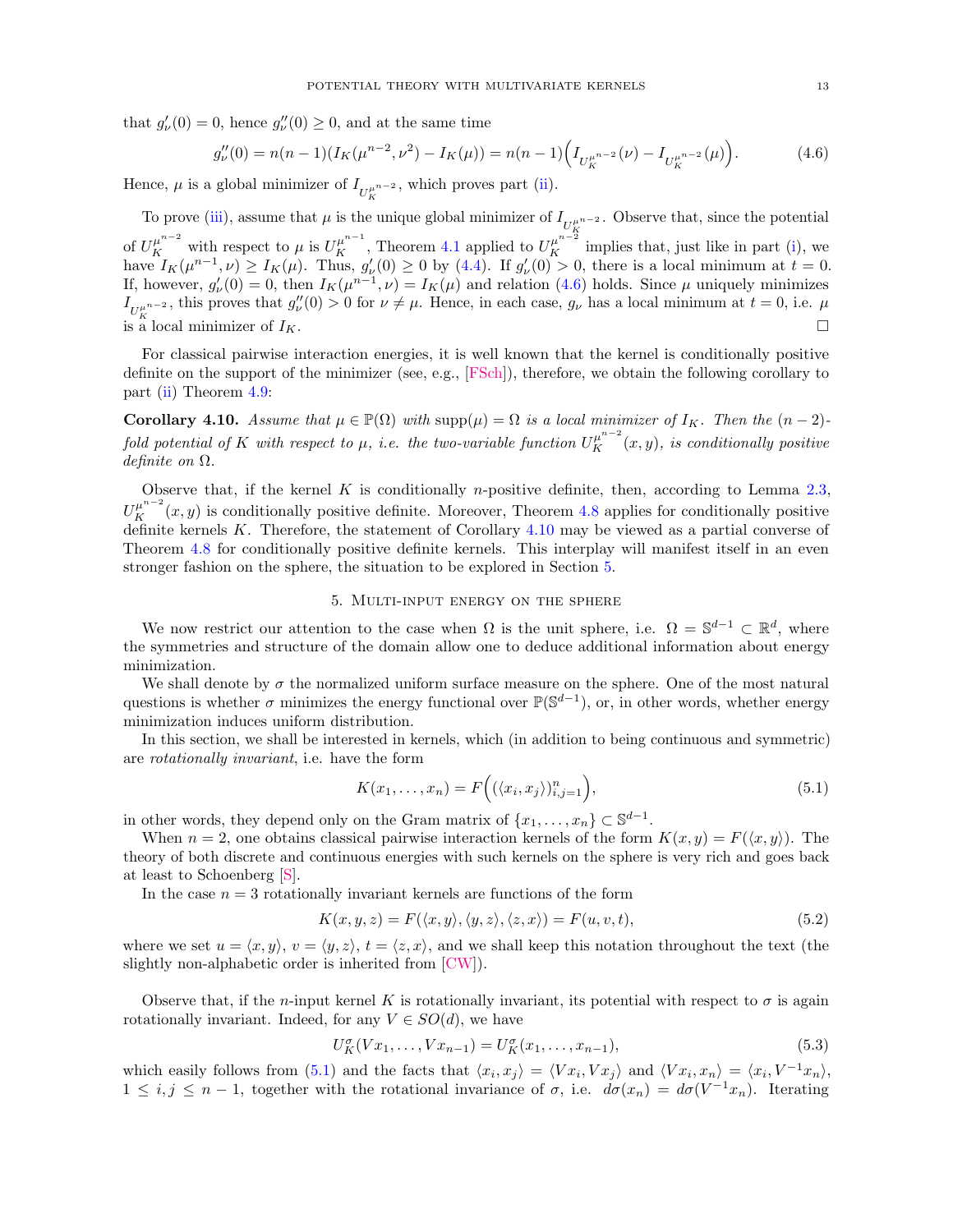this observation, one finds that all k-fold potentials of K with respect to  $\sigma$ , i.e. functions  $U_K^{\sigma^k}$  with  $1 \leq k \leq n-1$ , are rotationally invariant. In particular, when  $k = n-2$ , the two-input kernel  $U_K^{\sigma^{n-2}}$ depends only on the inner product of the inputs, and for  $k = n - 1$ , the potential  $U_K^{\sigma^{n-1}}$  is just a constant:

<span id="page-13-2"></span>
$$
U_K^{\sigma^{n-2}}(x, y) = G(\langle x, y \rangle) = G(u) \text{ and } U_K^{\sigma^{n-1}}(x) = \text{const} = I_K(\sigma). \tag{5.4}
$$

Recall that Theorem [4.1](#page-9-1) would guarantee the latter condition in the case when  $\sigma$  is a minimizer of  $I_K$ . However, for rotationally invariant kernels, this is automatically satisfied, which facilitates the application of the results of Section [4](#page-9-0) and will play an important role later, in Theorem [5.1.](#page-13-0)

Turning to the primary task of understanding when  $\sigma$  minimizes  $I_K$ , we first remind ourselves that in the classical case of a two-input energy with a rotationally invariant kernel  $G(\langle x, y \rangle)$  on  $\mathbb{S}^{d-1}$ , the answer to this question is well understood. In particular, the following three conditions are equivalent, see e.g. [\[BDM\]](#page-21-17):

- (i) The uniform surface measure  $\sigma$  minimizes  $I_G$  over  $\mathbb{P}(\mathbb{S}^{d-1})$ .
- (ii) The kernel G is conditionally positive definite on  $\mathbb{S}^{d-1}$ .
- (iii) The kernel G is positive definite on  $\mathbb{S}^{d-1}$  up to a constant term, i.e. there exists a constant  $c \in \mathbb{R}$ such that  $G + c$  is positive definite on  $\mathbb{S}^{d-1}$  (in fact, one can take  $c = -I_G(\sigma)$ ).

Our goal is to generalize these statements (at least partially) to the case of multi-input energies. We observe that, if a symmetric rotationally invariant kernel K is conditionally n-positive definite on  $\mathbb{S}^{d-1}$ , then, according to Lemma [2.3,](#page-4-0) the potential  $G(u) = U_K^{\sigma^{n-2}}(x, y)$  is also conditionally positive definite, and hence, by the discussion above,  $\sigma$  is a minimizer of the two-input energy  $I_{U_K^{\sigma^{n-2}}}$ . Therefore, since conditionally n-positive definite kernels satisfy condition [\(4.2\)](#page-10-3), Theorem [4.8](#page-11-0) with  $k = n - 2$  applies and we obtain the following statement:

<span id="page-13-0"></span>**Theorem 5.1.** Suppose that  $K : (\mathbb{S}^{d-1})^n \to \mathbb{R}$  is continuous, symmetric, rotationally invariant, and conditionally n-positive definite on  $\mathbb{S}^{d-1}$ . Then  $\sigma$  is a minimizer of  $I_K$  over  $\mathbb{P}(\Omega)$ .

This theorem also easily follows from Theorem [4.4](#page-10-0) and the remarks thereafter (or, more precisely, from Corollary [4.5\)](#page-10-2), since, as explained above, the potential  $U_K^{\sigma^{n-1}}$  is constant on  $\mathbb{S}^{d-1}$ .

Notice that, unlike some statements of Section [4,](#page-9-0) e.g. Theorem [4.8,](#page-11-0) for rotationally invariant kernels in the theorem above one does not need to assume anything about energies with a lower number of inputs – conditional positive definiteness alone suffices.

Theorem [5.1](#page-13-0) immediately yields some interesting examples:

<span id="page-13-1"></span>Corollary 5.2. Let  $f : [-1,1] \to \mathbb{R}$  be a real-analytic function with nonnegative Maclaurin coefficients and let  $F(u, v, t) = f(uvt)$ . Then, for K defined as in [\(5.2\)](#page-12-4), the uniform surface measure  $\sigma$  minimizes the energy  $I_K$  over  $\mathbb{P}(\mathbb{S}^{d-1})$ .

*Proof.* Observe first that in this setup, if  $K_z$  is positive definite for one point  $z \in \mathbb{S}^{d-1}$ , it is also positive definite for each  $z \in \mathbb{S}^{d-1}$  due to rotational invariance, i.e. Definition [2.2](#page-4-1) only needs to be checked at one point. Consider first  $F(u, v, t) = uvt$  and fix any  $z \in \mathbb{S}^{d-1}$ , e.g.,  $z = e_1$ . Then for any  $\nu \in \mathcal{M}(\mathbb{S}^{d-1})$ ,

$$
I_{K_{e_1}}(\nu) = \int_{\mathbb{S}^{d-1}} \int_{\mathbb{S}^{d-1}} \langle x, y \rangle x_1 y_1 d\nu(x) d\nu(y) = \sum_{i=1}^d \left( \int_{\mathbb{S}^{d-1}} x_1 x_i d\nu(x) \right)^2 \ge 0,
$$

i.e. the kernel  $K(x, y, z) = \langle x, y \rangle \langle y, z \rangle \langle z, x \rangle = uvt$  is 3-positive definite, and hence, by Lemma [2.4,](#page-4-2) so are all of its integer powers, positive linear combinations and their limits. The conclusion now follows from Theorem [5.1.](#page-13-0)

This corollary provides a whole array of examples: for instance, three-input energies with kernels  $K(x, y, z) = uvt$ , or  $(uvt)^n$ , or  $e^{uvt}$  are all minimized by  $\sigma$ . We remark that, while for  $K = uvt$  this statement could be proved using semidefinite programing, for higher powers  $(uvt)^n$  this would be extremely difficult technically, and for kernels like  $e^{uvt}$  almost impossible.

For even exponents, the energies with the kernels  $K = (wt)^{2k}$  can be viewed as three-input generalizations of the well-known p-frame potentials [\[EO,](#page-21-21) [BGMPV\]](#page-21-22), which are closely related to tight frames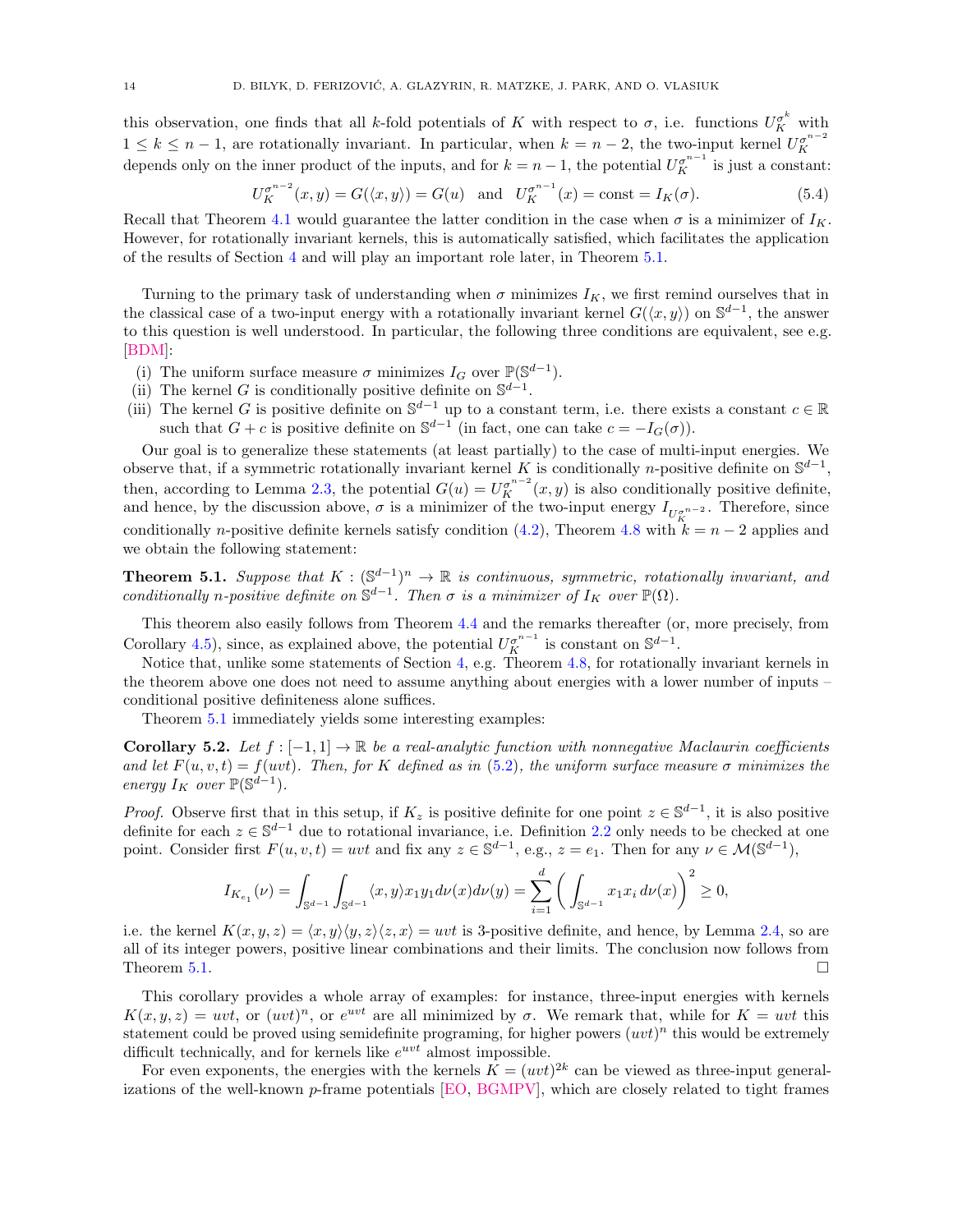and projective designs [\[BF,](#page-21-23) [SG\]](#page-22-9). We also point out that Proposition [6.2](#page-15-0) provides a more general class of n-positive definite kernels, which contains  $K = uvt$  as a special case.

Unfortunately, unlike the classical two-input case, the converse to Theorem [5.1](#page-13-0) is not true: Propositions [6.5,](#page-17-1) [6.9,](#page-20-0) and [6.10](#page-20-1) show that some kernels, naturally arising in semidefinite programming and geometry, fail to be conditionally n-positive definite, even though  $\sigma$  minimizes corresponding energies (see Theorems [6.6](#page-19-0) and [6.7\)](#page-19-1). In other words, conditional n-positive definiteness of the kernel is not equivalent to the fact that  $\sigma$  minimizes the energy.

We suspect that the property that  $\sigma$  minimizes  $I_K$  is equivalent to the fact that  $U_K^{\sigma^{n-2}}$  is conditionally positive definite, i.e. the two-input energy  $I_{U_K^{\sigma^{n-2}}}$  is minimized by  $\sigma$ . This conjecture is supported by all the examples known to us. Conditional positive-definiteness of  $U_K^{\sigma^{n-2}}$  obviously follows from conditional n-positive definiteness of  $K$ , due to Lemma [2.3,](#page-4-0) but the converse implication is not true, see e.g. Proposition [6.5.](#page-17-1) In fact, all the kernels discussed in Section [6.3](#page-17-0) (Propositions [6.5,](#page-17-1) [6.9,](#page-20-0) and [6.10\)](#page-20-1) possess this property: they are not 3-positive definite, but their potentials  $U_K^{\sigma}$  with respect to  $\sigma$  are (conditionally) positive definite, and the correspondig energies  $I_K$  are minimized by  $\sigma$ .

Theorem [5.3](#page-14-2) below (which is essentially a restatement of Theorem [4.9](#page-11-1) for the spherical case, along with the fact that  $\sigma$  has full support) shows that conditional positive definiteness of  $U_K^{\sigma^{n-2}}$  is implied if  $\sigma$  is a local minimizer of  $I_K$ , and a partial converse to this statement also holds. Observe that, if the conjecture above is true, then being a local and global minimizer are equivalent for  $\sigma$ : this fact is indeed true for the two-input energies, see [\[BGMPV\]](#page-21-22).

<span id="page-14-2"></span>**Theorem 5.3.** Let  $K : (\mathbb{S}^{d-1})^n \to \mathbb{R}$  be a continuous, symmetric, and rotationally invariant kernel.

- (i) Assume that  $\sigma$  is a local minimizer of  $I_K$  in  $\mathbb{P}(\mathbb{S}^{d-1})$ . Then the uniform measure  $\sigma$  is a global minimizer of the two-input energy  $I_{U_K^{ \sigma^{n-2} }}$ , or, equivalently,  $U_K^{ \sigma^{n-2} }$  is conditionally positive definite on the sphere  $\mathbb{S}^{d-1}$ .
- (ii) Assume that  $\sigma$  is the unique global minimizer of  $I_{U_K^{\sigma^{n-2}}}$  over  $\mathbb{P}(\mathbb{S}^{d-1})$ . Then  $\sigma$  is a local minimizer of the n-input energy  $I_K$ .

Theorem [5.3](#page-14-2) above shows that if  $\sigma$  is a global minimizer of  $I_K$ , then the potential  $U_K^{\sigma^{n-2}}$  is conditionally positive definite. We do not know whether the converse of this statement holds. One can show, however, at least for  $n=3$  that if  $\sigma$  minimizes  $I_{U_K^{\sigma}}$  (in other words,  $U_K^{\sigma}$  is conditionally positive definite), but fails to minimize  $I_K$ , then the global minimizer of  $I_K$  cannot be supported on the whole sphere.

**Lemma 5.4.** Let  $K : (\mathbb{S}^{d-1})^3 \to \mathbb{R}$  be a continuous, symmetric, and rotationally invariant three-input kernel. Assume that  $U_K^{\sigma}$  is conditionally positive definite on the sphere  $\mathbb{S}^{d-1}$  (i.e.  $\sigma$  minimizes  $I_{U_K^{\sigma}}$ ), but at the same time  $\sigma$  is not a minimizer of  $I_K$ . Let  $\mu$  be a minimizer of  $I_K$ . Then supp $(\mu) \subsetneq \mathbb{S}^{d-1}$ .

*Proof.* Assume, by contradiction, that  $\text{supp}(\mu) = \mathbb{S}^{d-1}$ . Then, by Theorem [4.1,](#page-9-1)  $U_K^{\mu^2}(x) = I_K(\mu)$  for every  $x \in \mathbb{S}^{d-1}$ , and therefore,

$$
I_{U_K^{\sigma}}(\mu) = I_K(\mu, \mu, \sigma) = \int_{\mathbb{S}^{d-1}} U_K^{\mu^2}(x) d\sigma(x) = I_K(\mu).
$$

On the other hand, obviously,  $I_K(\sigma) = I_{U_K^{\sigma}}(\sigma)$ . Since  $\mu$  is a minimizer of  $I_K$ , and  $\sigma$  is not, we have  $I_K(\mu) < I_K(\sigma)$ . This implies that  $I_{U_K^{\sigma}}(\mu) < I_{U_K^{\sigma}}(\sigma)$ , which contradicts the conditional positive definiteness of  $U_K^{\sigma}$  $K$ .

# 6. Positive definite kernels

<span id="page-14-0"></span>Corollary [5.2](#page-13-1) of the previous section already provided a class of 3-positive definite functions. In this section we provide several other classes of kernels that are (conditionally) n-positive definite.

<span id="page-14-1"></span>6.1. General classes of (conditionally) *n*-positive definite kernels. We start with some very natural examples, which show how to construct (conditionally) n-positive definite kernels from kernels with fewer inputs. In particular, we show that an *n*-input kernel can be constructed from *m*-input ones,  $m < n$ , by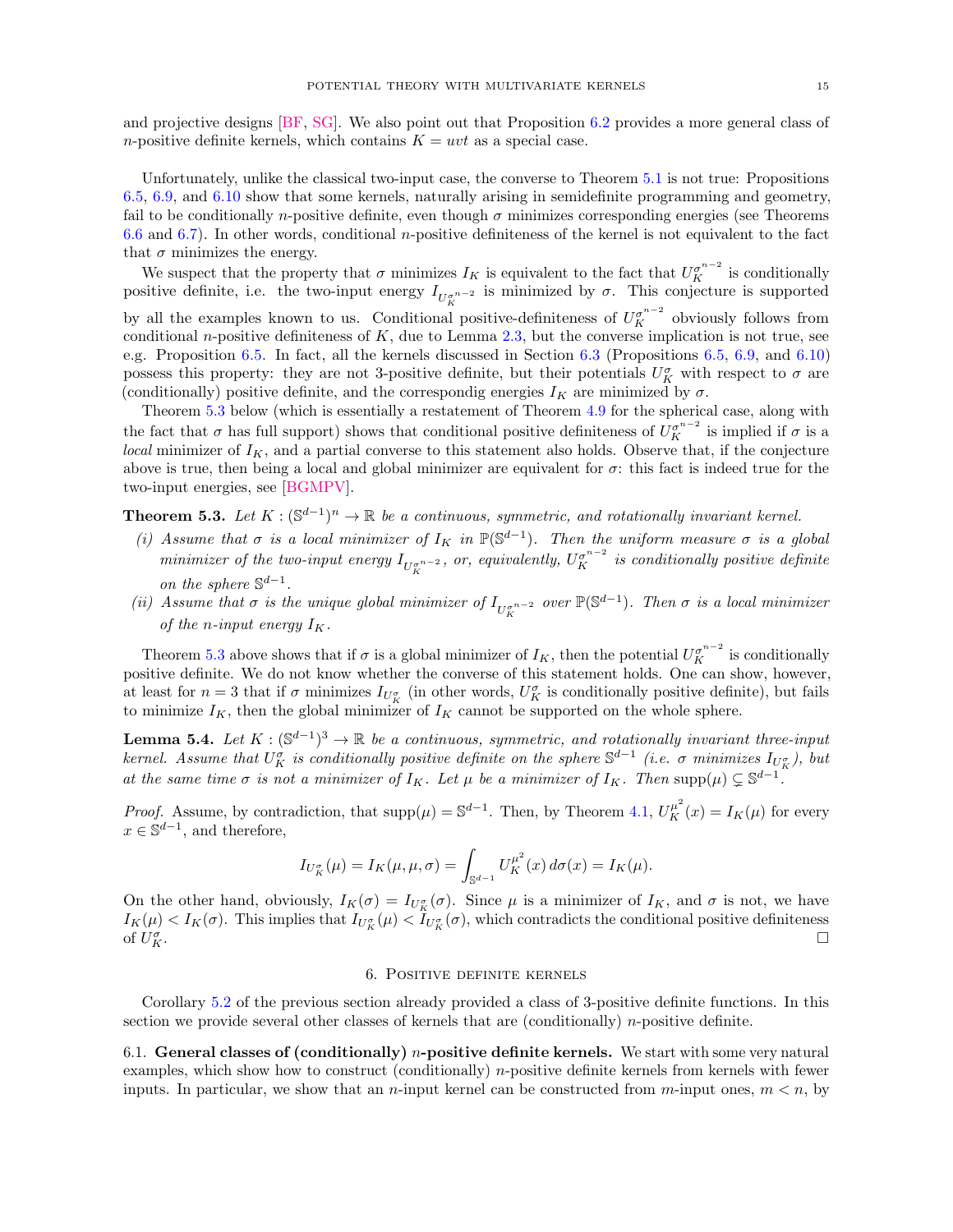considering the sum or product over all m-element subsets of inputs. We first deal with the statement about the sum.

<span id="page-15-1"></span>**Proposition 6.1.** Let  $2 \leq m \leq n-1$ , and suppose  $H : \Omega^m \to \mathbb{R}$  is continuous, symmetric, and conditionally m-positive definite. Then

$$
K(z_1, ..., z_n) := \sum_{1 \le j_1 < j_2 < \dots < j_m \le n} H(z_{j_1}, z_{j_2}, ..., z_{j_m})
$$

is conditionally n-positive definite.

*Proof.* Let  $\nu$  be a finite signed Borel measure on  $\Omega$  such that  $\nu(\Omega) = 0$ . Then for any fixed  $z_1, ..., z_{n-2} \in \Omega$ , since  $H$  is conditionally m-positive definite, we have

$$
\int_{\Omega} \int_{\Omega} K(z_1, ..., z_{n-2}, x, y) d\nu(x) d\nu(y) = \int_{\Omega} \int_{\Omega} \sum_{1 \le j_1 < \dots < j_{m-2} \le n-2} H(z_{j_1}, ..., z_{j_{m-2}}, x, y) d\nu(x) d\nu(y)
$$
\n
$$
+ \int_{\Omega} \int_{\Omega} \sum_{1 \le k_1 < \dots < k_{m-1} \le n-2} \left( H(z_{k_1}, ..., z_{k_{m-1}}, x) + H(z_{k_1}, ..., z_{k_{m-1}}, y) \right) d\nu(x) d\nu(y)
$$
\n
$$
+ \int_{\Omega} \int_{\Omega} \sum_{1 \le l_1 < \dots < l_m \le n-2} H(z_{l_1}, ..., z_{l_m}) d\nu(x) d\nu(y)
$$
\n
$$
= \sum_{1 \le j_1 < \dots < j_{m-2} \le n-2} \int_{\Omega} \int_{\Omega} H(z_{j_1}, ..., z_{j_{m-2}}, x, y) d\nu(x) d\nu(y) \ge 0,
$$

which shows that K is conditionally *n*-positive definite.  $\Box$ 

We can also prove an analogue of Proposition [6.1](#page-15-1) for products of positive definite functions.

<span id="page-15-0"></span>**Proposition 6.2.** Let  $2 \leq m \leq n-1$  and assume that  $H : \Omega^m \to \mathbb{R}$  is continuous, symmetric, and m-positive definite. If H is a nonnegative function or  $m = n - 1$ , then

$$
K(z_1, ..., z_n) = \prod_{1 \le j_1 < ... < j_m \le n} H(z_{j_1}, ..., z_{j_m})
$$

is n-positive definite.

*Proof.* Fix  $z_1, \ldots, z_{n-2} \in \Omega$ . We can write

$$
K(z_1, \ldots, z_{n-2}, x, y) = \prod_{1 \le j_1 < \cdots < j_m \le n-2} H(z_{j_1}, \ldots, z_{j_m}) \tag{6.1}
$$

$$
\times \prod_{1 \le j_1 < \dots < j_{m-1} \le n-2} H(z_{j_1}, \dots, z_{j_{m-1}}, x) \tag{6.2}
$$

$$
\times \prod_{1 \le j_1 < \dots < j_{m-1} \le n-2} H(z_{j_1}, \dots, z_{j_{m-1}}, y) \tag{6.3}
$$

$$
\times \prod_{1 \le j_1 < \dots < j_{m-2} \le n-2} H(z_{j_1}, \dots, z_{j_{m-2}}, x, y). \tag{6.4}
$$

Observe that the product in line [\(6.1\)](#page-15-2) is non-negative when  $H \ge 0$  or if  $m = n - 1$  (the product is empty in the latter case). The product of lines  $(6.2)$  and  $(6.3)$  is positive definite as a function of x and y: indeed, it has the form  $F(x, y) = \phi(x)\phi(y)$  and hence

$$
I_F(\mu) = \left(\int_{\Omega} \phi(x) d\mu(x)\right)^2 \ge 0
$$

for any  $\mu \in \mathcal{M}(\Omega)$ . Finally, every factor in the product in line [\(6.4\)](#page-15-5) is positive definite as a function of x and y, because H is m-positive definite. Thus, Schur's product theorem (see Lemma  $2.4$ ) ensures that the whole product is positive definite as a function of x and y, therefore, K is n-positive definite.

<span id="page-15-5"></span><span id="page-15-4"></span><span id="page-15-3"></span><span id="page-15-2"></span>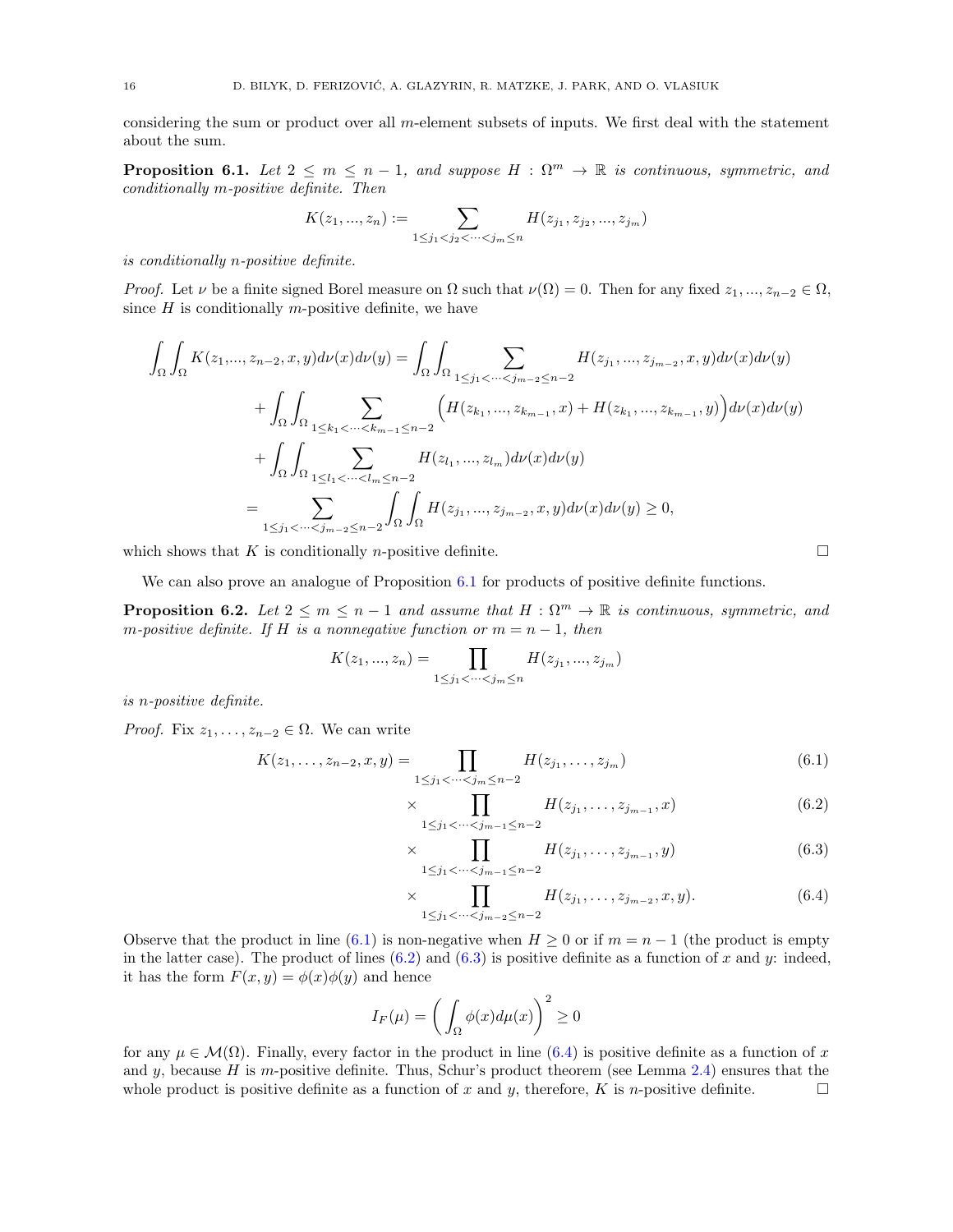Propositions [6.1](#page-15-1) and [6.2](#page-15-0) provide us with large classes of *n*-positive definite kernels. However, these constructions do not exhaust all such kernels. In the following subsection, we provide examples of three-positive definite kernels, which are not obtained from two-input kernels by the methods described above.

<span id="page-16-0"></span>6.2. Three-positive definite kernels on the sphere. We also provide some examples of kernels on the unit sphere  $\mathbb{S}^{d-1}$ . We use the same notation as in Section [5:](#page-12-0) for  $x, y, z \in \mathbb{S}^{d-1}$ , we set  $u = \langle x, y \rangle$ ,  $v = \langle y, z \rangle$ , and  $t = \langle z, x \rangle$ .

In Corollary [5.2,](#page-13-1) we showed that  $K = uvt$  is 3-positive definite on the sphere. Observe that this is a specific case of Proposition [6.2](#page-15-0) above, since  $\langle x, y \rangle$  is a positive definite function on S<sup>d-1</sup>. More generally, Proposition [6.2](#page-15-0) implies that any kernel of the form  $K(x, y, z) = h(u)h(v)h(t)$  is 3-positive definite, as long as  $h$  is a positive definite function on the sphere.

The kernels considered in Lemmas [6.3](#page-16-1) and [6.4](#page-16-2) are closely related to the parallelepiped spanned by the vectors x, y, and  $z \in \mathbb{S}^{d-1}$ . Indeed, setting  $a = 2$  in [\(6.5\)](#page-16-3), one obtains negative volume squared of this parallelepiped: this kernel is not conditionally 3-positive definite according to Proposition [6.9,](#page-20-0) even though  $\sigma$  is a minimizer of the corresponding energy, as shown in Theorem [6.6.](#page-19-0) However, positive definiteness does hold for other values of the parameter a.

<span id="page-16-1"></span>**Lemma 6.3.** For  $a < 1$ ,

<span id="page-16-3"></span>
$$
K(x, y, z) = t2 + u2 + v2 - auvt + \frac{1}{1 - a}
$$
 (6.5)

is 3-positive definite.

*Proof.* Due to rotational invariance, we need only check one value of z. Let  $z = e_1$ . We have that

$$
K(x, y, e_1) = \langle x, y \rangle^2 + x_1^2 + y_1^2 - ax_1y_1 \langle x, y \rangle + \frac{1}{1 - a}
$$
  
=  $\left( \langle x, y \rangle^2 - ax_1y_1 \langle x, y \rangle - (1 - a)x_1^2y_1^2 \right) + (1 - a)x_1^2y_1^2 + x_1^2 + y_1^2 + \frac{1}{1 - a}$   
=  $\left( \langle x, y \rangle^2 - ax_1y_1 \langle x, y \rangle - (1 - a)x_1^2y_1^2 \right) + \left( x_1^2\sqrt{1 - a} + \frac{1}{\sqrt{1 - a}} \right) \left( y_1^2\sqrt{1 - a} + \frac{1}{\sqrt{1 - a}} \right)$   
=  $\sum_{j=2}^d \sum_{k=2}^d x_j y_j x_k y_k + (2 - a) \sum_{m=2}^d x_1 y_1 x_m y_m + \left( x_1^2\sqrt{1 - a} + \frac{1}{\sqrt{1 - a}} \right) \left( y_1^2\sqrt{1 - a} + \frac{1}{\sqrt{1 - a}} \right).$ 

We quickly see that for any finite signed Borel measure  $\nu \in \mathcal{M}(\mathbb{S}^{d-1}),$ 

$$
\int_{\mathbb{S}^{d-1}} \int_{\mathbb{S}^{d-1}} K(x, y, e_1) d\nu(x) d\nu(y) = \sum_{j=2}^d \sum_{k=2}^d \left( \int_{\mathbb{S}^{d-1}} x_j x_k d\nu(x) \right)^2 + (2 - a) \sum_{m=2}^d \left( \int_{\mathbb{S}^{d-1}} x_1 x_m d\nu(x) \right)^2 + \left( \int_{\mathbb{S}^{d-1}} \left( x_1^2 \sqrt{1 - a} + \frac{1}{\sqrt{1 - a}} \right) d\nu(x) \right)^2 \ge 0,
$$

hence, K is 3-positive definite.

<span id="page-16-2"></span>**Lemma 6.4.** For  $a \leq 1$ ,  $K(x, y, z) = t^2 + u^2 + v^2 - a u v t$  is conditionally 3-positive definite.

*Proof.* For  $a < 1$ , according to Lemma [6.3,](#page-16-1)  $K + \frac{1}{1-a}$  is 3-positive definite. Thus, for any fixed  $z \in \mathbb{S}^{d-1}$ and any  $\nu \in \mathcal{M}(\mathbb{S}^{d-1})$  with  $\nu(\mathbb{S}^{d-1}) = 0$ ,

$$
I_{K_z}(\nu) = I_{K_z + \frac{1}{1-a}}(\nu) \ge 0,
$$

i.e. K is conditionally 3-positive definite. Lemma [2.4](#page-4-2) then gives the result for  $a = 1$ .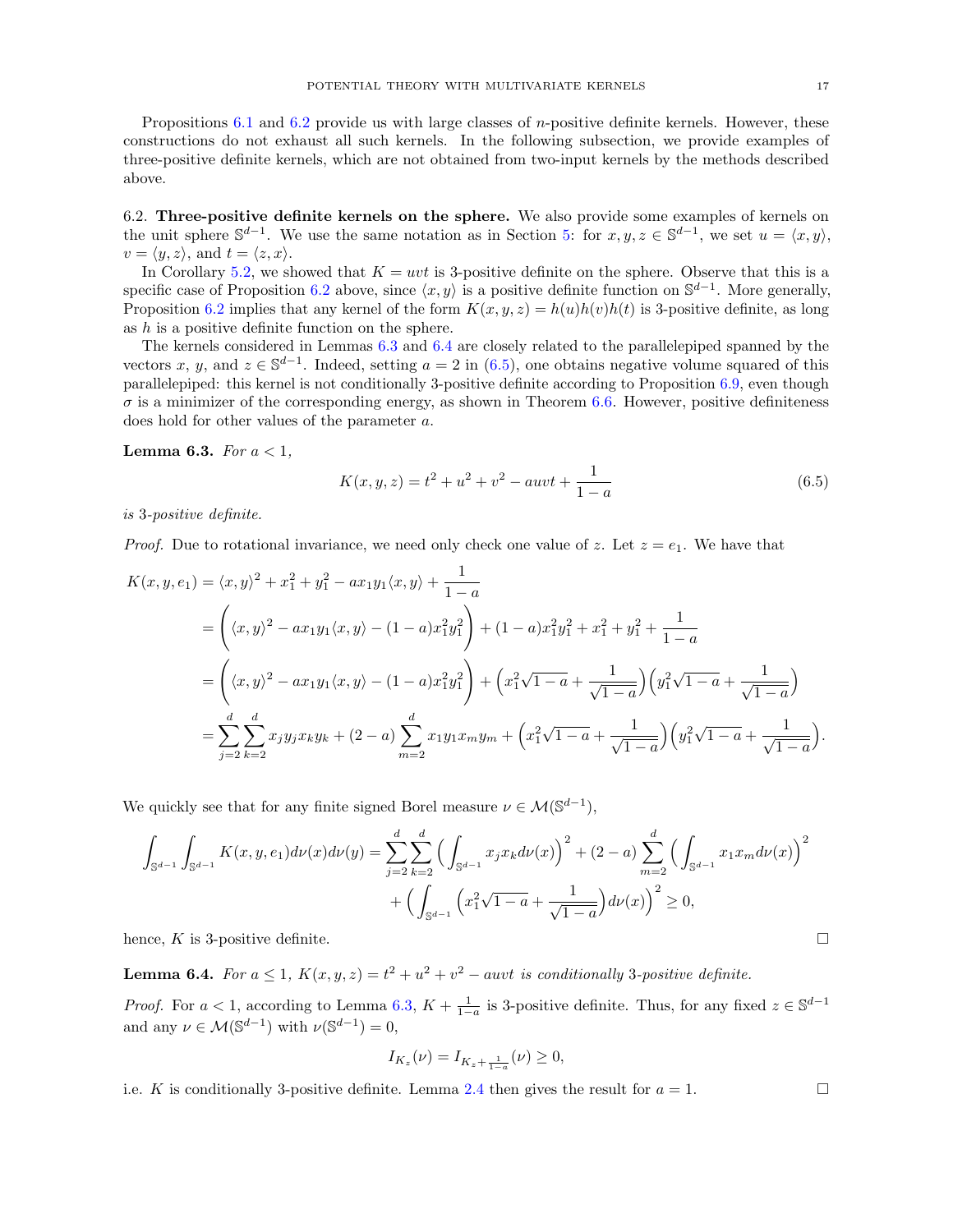<span id="page-17-0"></span>6.3. Some counterexamples. While our results provide new and less complicated means to determine minimizers for a wide range of kernels, it is clear that more general ideas are necessary to categorize all kernels on the sphere for which  $\sigma$  is a minimizer. In this subsection, we present naturally arising kernels on the sphere which are not 3-positive definite on the sphere, but yet the three-input energies generated by these kernels are minimized by the uniform measure  $\sigma$ .

The semidefinite programming methods of Bachoc and Vallentin [\[BV\]](#page-21-16) are more computationally difficult than ours, and would likely be infeasible for non-polynomial kernels in the context relevant to this paper. At the same time, they apply to certain functions which are not covered by our methods from Section [5.](#page-12-0) In particular, an appropriate version of semidefinite programming implies that the energies with the following kernels (we keep the notation introduced in [\[BV\]](#page-21-16))

<span id="page-17-2"></span>
$$
S_{0,1,1}^d(x,y,z) = uv + vt + tu \tag{6.6}
$$

and

<span id="page-17-8"></span>
$$
S_{1,0,0}^d(x,y,z) = (t - uv) + (u - vt) + (v - tu)
$$
\n(6.7)

are both minimized by  $\sigma$ , see [\[BFGMPV\]](#page-21-12). However, neither function is conditionally 3-positive definite, as we demonstrate below. This implies that the converse to Theorem [5.1](#page-13-0) does not hold. In addition, the potential of both kernels with respect to  $\sigma$  is a positive definite two-input kernel, which provides evidence that this might indeed be the correct necessary and sufficient condition for  $\sigma$  to minimize the three-input energy (see the discussion before Theorem [5.3\)](#page-14-2).

The former example [\(6.6\)](#page-17-2) is particularly interesting, since the energy functional with this kernel is convex at the minimizer  $\sigma$ , which suggests that conditional *n*-positive definiteness and convexity of the energy functional are perhaps not equivalent for  $n \geq 3$ , unlike the two-input case (see Proposition [3.9\)](#page-8-0). We summarize these properties in the following proposition:

<span id="page-17-1"></span>**Proposition 6.5.** Let  $\Omega = \mathbb{S}^{d-1}$  and set

$$
K(x, y, z) = S_{0,1,1}^d(x, y, z) = uv + vt + tu.
$$

The kernel  $K$  satisfies the following:

- <span id="page-17-3"></span>(i) the uniform measure  $\sigma$  minimizes the energy  $I_K$ ,
- <span id="page-17-4"></span>(ii) the energy functional  $I_K$  is convex at  $\sigma$ ,
- <span id="page-17-5"></span>(iii)  $U_K^{\sigma}(x, y)$  is positive definite,
- <span id="page-17-7"></span> $(iv)$  K is not conditionally 3-positive definite.

Proof. As mentioned above, part [\(i\)](#page-17-3) follows from the semidefinite programming method [\[BFGMPV\]](#page-21-12), however, there is also a simple direct proof of this fact. Observe that by symmetry, for any  $\nu \in \mathbb{P}(\mathbb{S}^{d-1})$ ,

<span id="page-17-6"></span>
$$
I_K(\nu) = 3 \int_{\mathbb{S}^{d-1}} \left( \int_{\mathbb{S}^{d-1}} \langle x, y \rangle d\nu(x) \right)^2 d\nu(y) \ge 0 = I_K(\sigma). \tag{6.8}
$$

We now turn to parts  $(ii)$ – $(iii)$ . We first note that

$$
U_K^{\sigma}(x,y) = \int_{\mathbb{S}^{d-1}} \langle z, x \rangle \langle y, z \rangle d\sigma(z) = \frac{1}{d} \langle x, y \rangle,
$$

which can be proved using the Funk–Hecke formula or by a direct computation (see, e.g., [\[BDM\]](#page-21-17)). Hence, the kernel  $U_K^{\sigma}(x, y)$  is positive definite, i.e. [\(iii\)](#page-17-5) holds. Therefore  $\sigma$  minimizes the two-input energy with this kernel, i.e., for any  $\nu \in \mathbb{P}(\mathbb{S}^{d-1}),$ 

$$
I_{U_K^{\sigma}}(\nu) = I_K(\nu, \nu, \sigma) \ge I_{U_K^{\sigma}}(\sigma) = I_K(\sigma) = 0.
$$

Observe also that  $U_K^{\sigma^2}(x) = 0$  and thus  $I_K(\sigma, \sigma, \nu) = 0$ .

For an arbitrary  $\nu \in \mathbb{P}(\mathbb{S}^{d-1})$  and  $t \in [0,1]$ , define  $\sigma_t = (1-t)\sigma + t\nu$ . Then

$$
I_K(\sigma_t) = (1-t)^3 I_K(\sigma) + 3(1-t)^2 t I_K(\sigma, \sigma, \nu) + 3(1-t)t^2 I_K(\nu, \nu, \sigma) + t^3 I_K(\nu)
$$
  
= 3(1-t)t<sup>2</sup> I\_K(\nu, \nu, \sigma) + t<sup>3</sup>I\_K(\nu).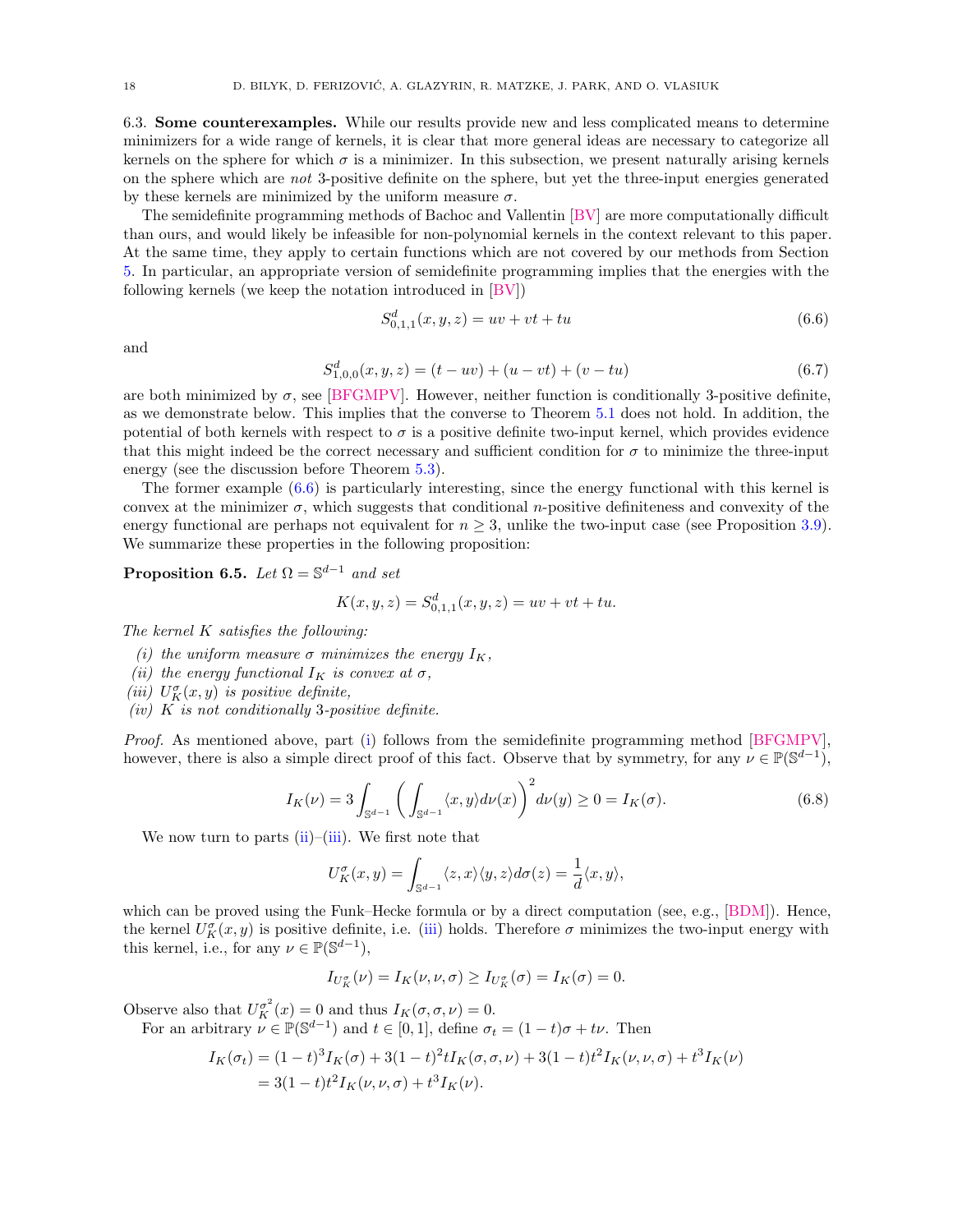If  $I_K(\nu) > 0$ , we can choose  $t_{\nu}$  so small that for all  $t \in (0, t_{\nu})$ , we have  $I_K(\nu, \nu, \sigma) \leq \frac{1+t}{3t} I_K(\nu)$ , since the right-hand side goes to  $+\infty$  as  $t \to 0$ . Then

$$
I_K(\sigma_t) \le (1 - t^2)tI_K(\nu) + t^3I_K(\nu) = tI_K(\nu) = tI_K(\nu) + (1 - t)I_K(\sigma).
$$

It remains to consider the case  $I_K(\nu) = 0$ . According to [\(6.8\)](#page-17-6), in this situation,  $\int_{\mathbb{S}^{d-1}} \langle x, y \rangle d\nu(x) = 0$ for  $\nu$ -a.e.  $y \in \mathbb{S}^{d-1}$ , and therefore

$$
\int_{\mathbb{S}^{d-1}} \int_{\mathbb{S}^{d-1}} \langle x, y \rangle d\nu(x) d\nu(y) = 0.
$$

But this implies that

$$
I_K(\nu,\nu,\sigma) = I_{U_K^{\sigma}}(\nu) = \int_{\mathbb{S}^{d-1}} \int_{\mathbb{S}^{d-1}} \frac{1}{d} \langle x, y \rangle d\nu(x) d\nu(y) = 0.
$$

Thus, when  $I_K(\nu) = 0$ , we have

$$
I_K(\sigma_t) = 3(1-t)t^2 I_K(\nu, \nu, \sigma) + t^3 I_K(\nu) = 0 = (1-t)I_K(\sigma) + t I_K(\nu)
$$

for all  $t \in [0, 1]$ . This finishes the proof that  $I_K$  is convex at  $\sigma$ .

Finally, we show that  $I_K$  is not conditionally 3-positive definite, i.e. part [\(iv\)](#page-17-7). Taking  $\mu = \delta_{e_2} - \delta_{-e_1}$ and  $z = e_1$ , a straightforward computation shows that

$$
I_{K_z}(\mu) = I_K(\delta_{e_1}, \mu, \mu) = -1 < 0,
$$

which proves our claim.  $\Box$ 

The behavior of the kernel  $S_{1,0,0}^d$  is somewhat different. Since

$$
I_{S_{1,0,0}^d}(\delta_{e_1}, \delta_{e_1}, \sigma) = \int_{\mathbb{S}^{d-1}} (1 - z_1^2) d\sigma(z) > 0 = I_{S_{1,0,0}^d}(\sigma) = I_{S_{1,0,0}^d}(\sigma, \sigma, \delta_{e_1}) = I_{S_{1,0,0}^d}(\delta_{e_1}),
$$

we see that for all  $t \in (0,1)$ ,

$$
I_{S^d_{1,0,0}}(t\delta_{e_1}+(1-t)\sigma)=3t^2(1-t)I_{S^d_{1,0,0}}(\delta_{e_1},\delta_{e_1},\sigma)>tI_{S^d_{1,0,0}}(\delta_{e_1})+(1-t)I_{S^d_{1,0,0}}(\sigma),
$$

so  $I_{S_{1,0,0}^d}$  is not convex at  $\sigma$ , and therefore not conditionally 3-positive definite, according to Corollary [3.7.](#page-7-4) In particular, this shows that convexity of  $I_K$  at  $\sigma$  and the fact that  $\sigma$  is a minimizer of  $I_K$  are not equivalent for three-input energies, unlike in the classical two-input case [\[BMV\]](#page-21-19).

In the next subsection we introduce, two more three-input kernels with a geometric flavor, which have similar properties: they also fail to be 3-positive definite, yet the corresponding energies are minimized by the uniform measure  $\sigma$ .

<span id="page-18-0"></span>6.4. Energies with geometric kernels, which are optimized by the uniform surface measure. Riesz energies with the kernel  $K(x, y) = ||x - y||^{\alpha}$  are one of the most important classes of two-input energies. In particular, when  $\alpha = 1$ , maximizing the sum of distances between points or the corresponding distance integrals is a classical optimization problem of metric geometry [\[AS,](#page-21-24) [Bj,](#page-21-1) [F\]](#page-21-25). One can construct interesting multi-input analogues of Riesz energies by replacing the distance with other geometric characteristics which depend on n points, such as area and volume. For  $n = 3$ , some of the most natural examples include the area of the triangle generated by three points or the volume of the tetrahedron (or the parallelepiped) spanned by three vectors. This can be generalized to higher values of  $n$  by considering volumes of various simplices or polytopes generated by n points or vectors.

It is reasonable to conjecture that on the sphere, energy integrals with these three-input kernels (namely, the area of the triangle and the volume of the parallelepiped) are maximized by the uniform measure  $\sigma$ . Probabilistically, this can be reformulated in the following way: assume that three random points are chosen on the sphere  $\mathbb{S}^{d-1}$  independently according to a probability distribution  $\mu$ . The conjecture then states that the expected value of these geometric quantities is maximized when the distribution  $\mu$  is uniform, i.e.  $\mu = \sigma$ . The question was posed in this form in [\[Ro\]](#page-22-10).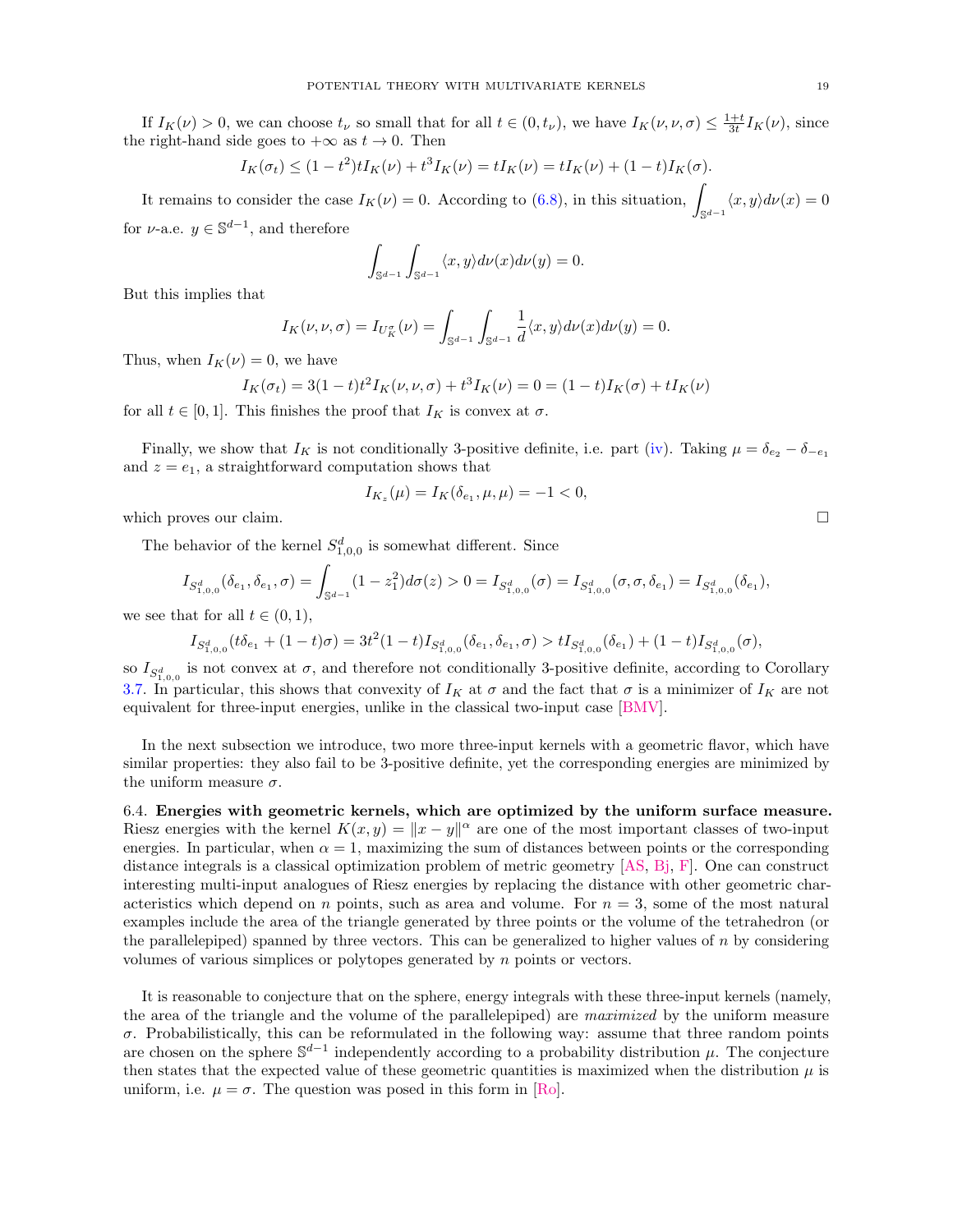This conjecture is supported, among other reasons, by the fact that for the classical case  $n = 2$ , the analogous kernels  $|\sin(\arccos\langle x, y \rangle)| = \sqrt{1 - u^2}$  and  $||x - y|| = \sqrt{2 - 2u}$  (i.e. the area of the parallelogram and the Euclidean distance, respectively) are both negative definite kernels on the sphere (up to an additive constant), and hence the corresponding two-input energies are maximized by  $\sigma$ .

In this section, we verify the conjecture above for slightly different, yet closely related kernels  $V^2$  and  $A<sup>2</sup>$ : the squares of the said volume and area. In these cases, the kernels are multivariate polynomials, which substantially simplifies the analysis. Theorems [6.6](#page-19-0) and [6.7](#page-19-1) show that the three-input energies  $I_{V^2}$ and  $I_{A^2}$  are maximized by the uniform surface measure  $\sigma$ .

Despite the fact that  $\sigma$  is a minimizer of  $I_{-V^2}$  and  $I_{-A^2}$ , we shall show in Propositions [6.9](#page-20-0) and [6.10](#page-20-1) that both kernels  $-V^2$  and  $-A^2$  fail to be conditionally 3-positive definite, which provides yet another proof that the converse to Theorem [5.1](#page-13-0) does not hold, unlike in the two-input case.

While in the present paper we only touch upon these questions tangentially, a much more thorough investigation of such geometric problems is undertaken in our paper [\[BFGMPV\]](#page-21-12).

6.4.1. Volume of the tetrahedron/parallelepiped. Let  $V(x, y, z)$  denote the three-dimensional volume of the parallelepiped spanned by the vectors  $x, y, z \in \mathbb{S}^{d-1}$ . (Observe that the volume of the tetrahedron with vertices at x, y, z, and the origin is  $\frac{1}{6}V(x, y, z)$ .) The square of the volume  $V(x, y, z)$  is given by the determinant of the Gram matrix. Thus we consider the kernel

$$
V^{2}(x, y, z) = \det \begin{pmatrix} 1 & u & v \\ u & 1 & t \\ v & t & 1 \end{pmatrix} = 1 - u^{2} - v^{2} - t^{2} + 2uvt,
$$
 (6.9)

where, as before, we set  $u = \langle x, y \rangle$ ,  $v = \langle y, z \rangle$ ,  $t = \langle z, x \rangle$ . We have the following statement.

<span id="page-19-0"></span>**Theorem 6.6.** Assume that  $d \geq 3$  and  $\Omega = \mathbb{S}^{d-1}$ . Let  $V^2(x, y, z) = 1 - t^2 - u^2 - v^2 + 2uvt$  be the square of the volume of the parallelepiped spanned by the vectors x, y,  $z \in \mathbb{S}^{d-1}$ . Then  $\sigma$  is a maximizer of  $I_{V^2}$ *over*  $\mathbb{P}(\mathbb{S}^{d-1})$ .

In fact, this theorem also holds for the *n*-input kernel  $K(x_1, \ldots, x_n)$  defined as the determinant of the Gram matrix of the set of vectors  $\{x_1, \ldots, x_n\} \subset \mathbb{S}^{d-1}$  with  $d \geq n \geq 3$ . This statement is essentially contained in the works of Rankin [\[R,](#page-21-26) 1956]  $(n = d)$  and of Cahill and Casazza [\[CC\]](#page-21-27) (for  $d \ge n$ ). A comprehensive exposition is presented in our paper [\[BFGMPV\]](#page-21-12).

6.4.2. Area of the triangle. We now turn to the discussion of the area  $A(x, y, z)$  of the triangle with vertices x, y, and  $z \in \mathbb{S}^{d-1}$ . It is a standard geometrical fact that

$$
A^{2}(x, y, z) = \frac{1}{4}(\|y - x\|^{2} \cdot \|z - x\|^{2} - \langle y - x, z - x \rangle^{2}).
$$
\n(6.10)

A straightforward computation then shows that

<span id="page-19-2"></span>
$$
A^{2}(x, y, z) = \frac{3}{4} - \frac{1}{2}(u + v + t) + \frac{1}{2}(uv + vt + tu) - \frac{1}{4}(u^{2} + v^{2} + t^{2}).
$$
\n(6.11)

One could also deduce this identity from Heron's formula. We are now ready to prove that the expectation of the area of the triangle *squared* is maximized by the uniform surface measure  $\sigma$  on the sphere  $\mathbb{S}^{d-1}$ .

<span id="page-19-1"></span>**Theorem 6.7.** Suppose  $d \geq 2$ , and let  $A^2(x, y, z)$  be the square of the area of the triangle with vertices at  $x, y, z \in \mathbb{S}^{d-1}$ . Then the uniform surface measure  $\sigma$  maximizes  $I_{A^2}(\mu)$  over  $\mathbb{P}(\mathbb{S}^{d-1})$ .

*Proof.* Fix an arbitrary measure  $\mu \in \mathbb{P}(\mathbb{S}^{d-1})$ . Observe that

$$
I_u(\mu) = \int_{\mathbb{S}^{d-1}} \int_{\mathbb{S}^{d-1}} \langle x, y \rangle d\mu(x) d\mu(y) = \left| \left| \int_{\mathbb{S}^{d-1}} x \mu(x) \right| \right|^2.
$$
 (6.12)

Furthermore, applying the Cauchy–Schwarz inequality, we obtain

$$
I_{uv}(\mu) = \int_{\mathbb{S}^{d-1}} \int_{\mathbb{S}^{d-1}} \langle x, y \rangle \langle z, x \rangle d\mu(x) d\mu(y) d\mu(z) = \int_{\mathbb{S}^{d-1}} \left\langle x, \int_{\mathbb{S}^{d-1}} y d\mu(y) \right\rangle^2 d\mu(x)
$$
  
 
$$
\leq \int_{\mathbb{S}^{d-1}} ||x||^2 \cdot \left\| \int_{\mathbb{S}^{d-1}} y d\mu(y) \right\|^2 d\mu(x) = \left\| \int_{\mathbb{S}^{d-1}} y d\mu(y) \right\|^2 = I_u(\mu). \tag{6.13}
$$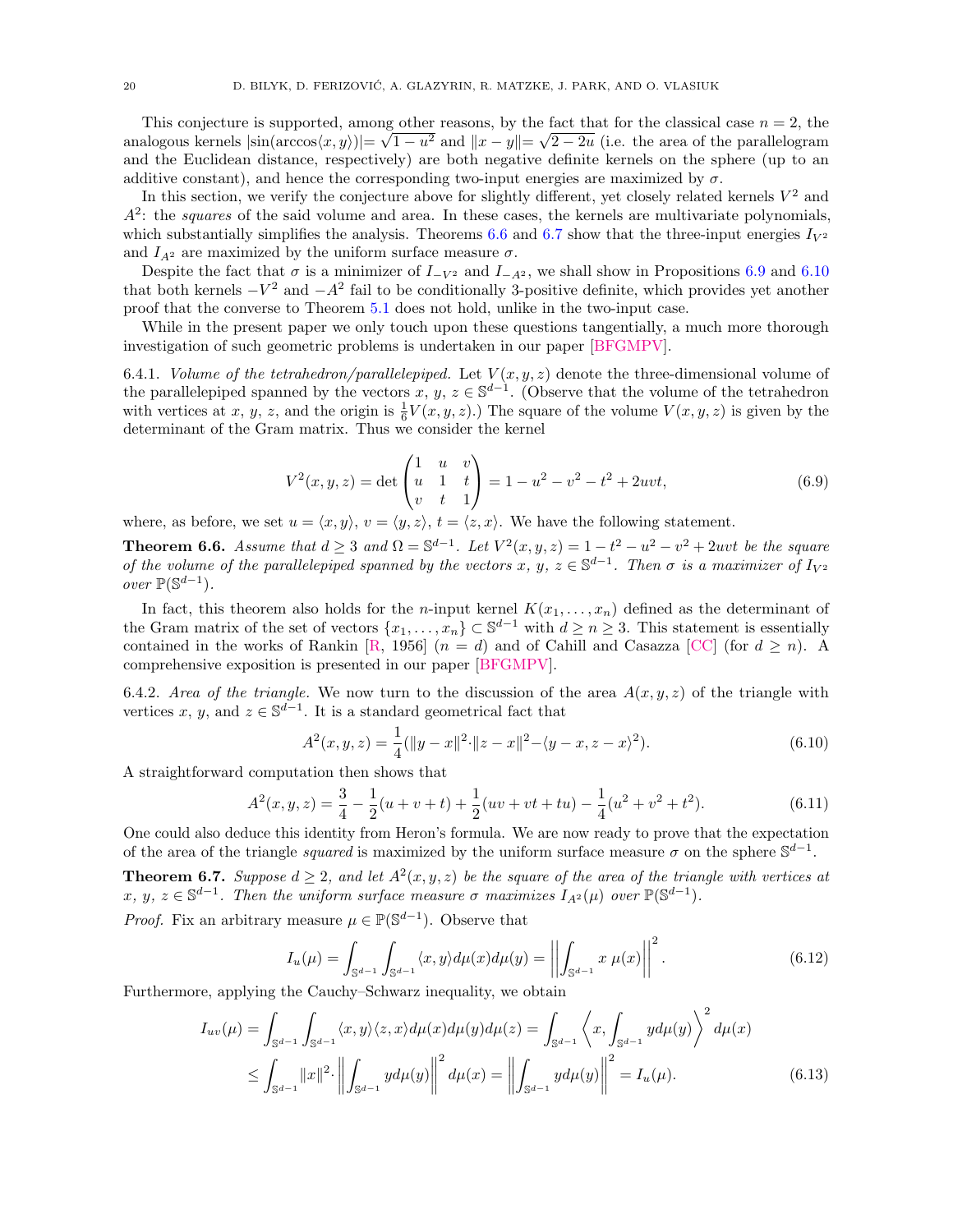This inequality implies that the contribution of the two middle terms in the representation  $(6.11)$  is non-positive, i.e.  $I_{\frac{1}{2}(uv+vt+tu)-\frac{1}{2}(u+v+t)}(\mu) \leq 0$ . Finally, we have a well-known estimate

$$
I_{u^2}(\mu) = \int_{\mathbb{S}^{d-1}} \int_{\mathbb{S}^{d-1}} \langle x, y \rangle^2 d\mu(x) d\mu(y) \ge \frac{1}{d}.
$$
 (6.14)

The two-input energy appearing above is known as the frame energy. Its discrete version was introduced in  $[BF]$  in connection to *finite unit norm tight frames*  $(FUNTF's)$ , for the continuous analogue, see e.g. [\[BM\]](#page-21-28). Putting it all together, we find that

$$
I_{A^2}(\mu) \leq \frac{3}{4} - \frac{1}{4}I_{u^2 + v^2 + t^2}(\mu) \leq \frac{3}{4} - \frac{3}{4d} = \frac{3}{4}\frac{d-1}{d},
$$

and it is easy to check that equality holds if  $\mu = \sigma$ .

Numerous generalizations and refinements of Theorems [6.6](#page-19-0) and [6.7](#page-19-1) (including characterizations of minimizers) can be obtained. An in-depth discussion of such geometric problems can be found in our follow-up paper [\[BFGMPV\]](#page-21-12).

6.4.3. Lack of 3-positive definiteness. It now remains to show that the kernels  $-V^2$  and  $-A^2$  are not conditionally 3-positive definite. We first recall the following lemma:

<span id="page-20-2"></span>**Lemma 6.8** (Chp. 3, Lemma 2.1, [\[BCR\]](#page-21-29)). Let  $\Omega$  be a nonempty set,  $x_0 \in \Omega$ ,  $\psi : \Omega^2 \to \mathbb{C}$  be a Hermitian kernel, i.e.  $\psi(x, y) = \psi(y, x)$ , and define

$$
\phi(x,y) := \psi(x,y) + \psi(x_0,x_0) - \psi(x,x_0) - \psi(x_0,y).
$$

Then  $\phi$  is positive definite if and only if  $\psi$  is conditionally positive definite. If  $\psi(x_0, x_0) \leq 0$  and

$$
\phi_0(x, y) := \psi(x, y) - \psi(x, x_0) - \psi(x_0, y),
$$

then  $\phi_0$  is positive definite if and only if  $\psi$  is conditionally positive definite.

We shall now use this lemma to show that our two geometric kernels are not conditionally 3-positive definite.

<span id="page-20-0"></span>**Proposition 6.9.** Assume that  $d \geq 3$ , and let  $V(x, y, z)$  be the volume of the parallelepiped spanned by the vectors  $x, y, z \in \mathbb{S}^{d-1}$ . Define the kernel  $K(x, y, z) = -V^2(x, y, z)$ . Then K is not conditionally 3-positive definite.

*Proof.* Using the representation  $V^2(x, y, z) = 1 - u^2 - v^2 - t^2 + 2uvt$  and fixing  $z = e_1$ , we find that  $K_{e_1}(x,y) = u^2 + y_1^2 + x_1^2 - 2ux_1y_1 - 1$ . It is easy to check that  $K_{e_1}(e_1, e_1) = K_{e_1}(e_1, y) = K_{e_1}(x, e_1) = 0$ and hence

<span id="page-20-3"></span>
$$
K_{e_1}(x, y) + K_{e_1}(e_1, e_1) - K_{e_1}(e_1, y) - K_{e_1}(x, e_1) = K_{e_1}(x, y). \tag{6.15}
$$

Taking  $\nu = \delta_{e_2} + \delta_{e_3}$ , one can compute

$$
I_{K_{e_1}}(\nu) = -2 < 0,
$$

i.e.  $K_{e_1}$  is not positive definite. Lemma [6.8](#page-20-2) and [\(6.15\)](#page-20-3) then tell us that  $K_{e_1}$  is not conditionally positive definite and thus  $K$  is not conditionally 3-positive definite.  $\Box$ 

We now turn to area squared of a triangle and prove an analogous statement.

<span id="page-20-1"></span>**Proposition 6.10.** Assume that  $d \geq 2$ . Let  $A(x, y, z)$  be the area of the triangle with vertices at  $x, y, z \in \mathbb{S}^{d-1}$  and set  $K(x, y, z) = -A^2(x, y, z)$ . Then K is not conditionally 3-positive definite.

Proof. As computed in  $(6.11)$ ,

$$
A^{2}(x, y, z) = \frac{3}{4} - \frac{1}{2}(u + v + t) + \frac{1}{2}(uv + vt + tu) - \frac{1}{4}(u^{2} + v^{2} + t^{2}).
$$

Fixing  $z = e_1$ , we find that

$$
4K_{e_1}(x,y) = u^2 + x_1^2 + y_1^2 + 2u + 2x_1 + 2y_1 - 2x_1y_1 - 2ux_1 - 2uy_1 - 3.
$$

<span id="page-20-4"></span>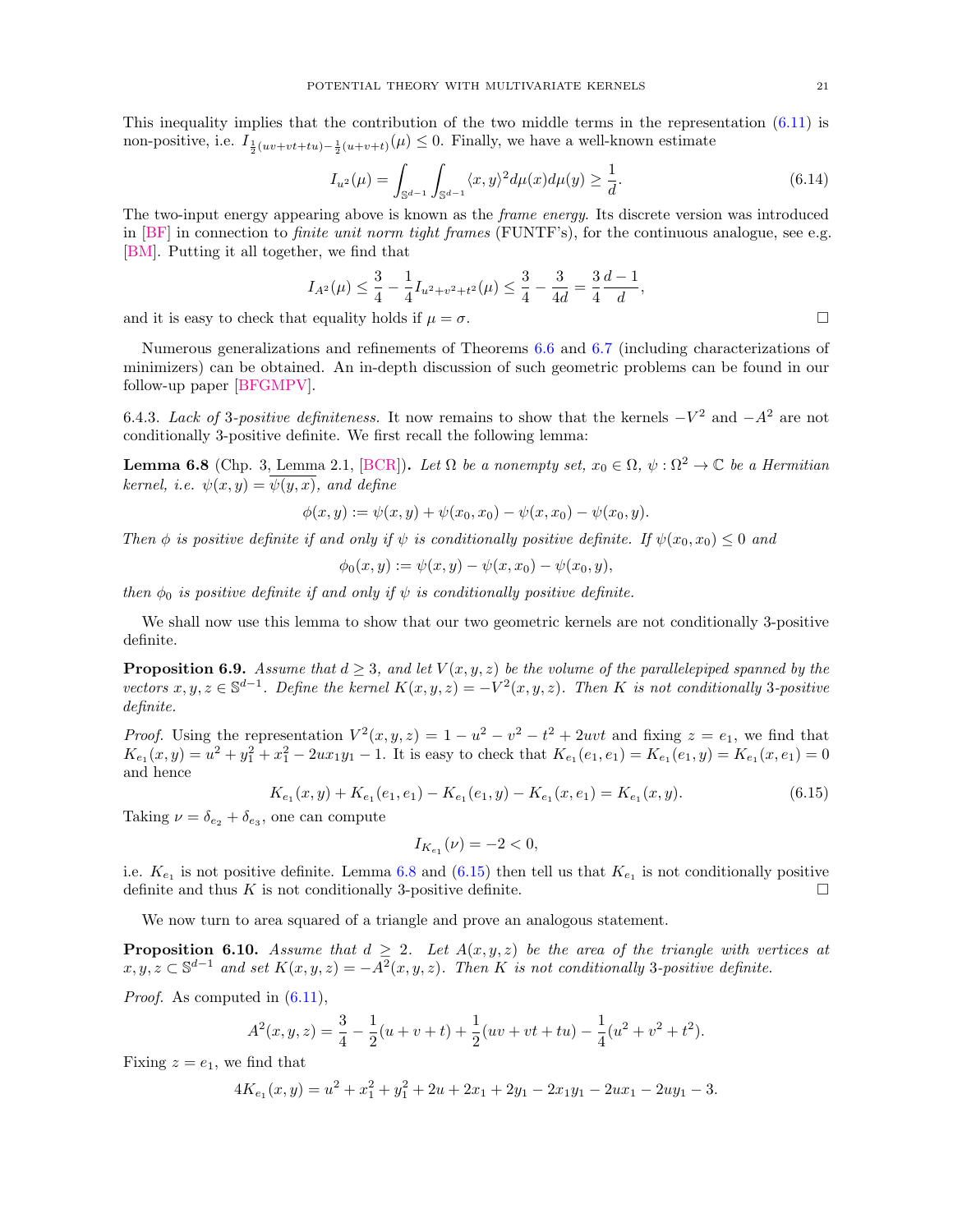The rest of the argument almost repeats the proof of Proposition  $6.9$ : we have that

$$
K_{e_1}(x, y) + K_{e_1}(e_1, e_1) - K_{e_1}(e_1, y) - K_{e_1}(x, e_1) = K_{e_1}(x, y),
$$
\n(6.16)

as well as

$$
I_{K_{e_1}}(\delta_{e_2} + \delta_{-e_1}) = -2 < 0,
$$

and an application of Lemma [6.8](#page-20-2) finishes the proof.  $\Box$ 

### <span id="page-21-0"></span>**REFERENCES**

- <span id="page-21-24"></span>[AS] R. Alexander, K. Stolarsky. Extremal Problems of Distance Geometry Related to Energy Integrals. Transactions of AMS, 193, 1–31 (1974). [6.4](#page-18-0)
- <span id="page-21-8"></span>[AT] B. M. Axilrod, E. Teller. Interaction of the van der Waals Type Between Three Atoms. The Journal of Chem. Physics, 11 (6), 299–300 (1943). [i](#page-1-2)
- <span id="page-21-16"></span>[BV] C. Bachoc, F. Vallentin. New Upper Bounds for Kissing Numbers from Semidefinite Programming. Journal of the American Mathematical Society, 21(3), 909–924 (2008). [v,](#page-1-3) [1,](#page-1-4) [6.3](#page-17-0)
- <span id="page-21-23"></span>[BF] J. Benedetto, M. Fickus. Finite normalized tight frames. Advances in Computational Mathematics, 18 (2-4), 357–385 (2003). [5,](#page-13-1) [6.4.2](#page-20-4)
- <span id="page-21-29"></span>[BCR] C. Berg, J.P.R. Christensen, P. Ressel. Harmonic Analysis on Semi Groups - Theory of Positive Definite and Related Functions. Springer (1984). [6.8](#page-20-2)
- <span id="page-21-17"></span>[BDM] D. Bilyk, F. Dai, and R. Matzke. Stolarsky principle and energy optimization on the sphere. Constructive Approximation, 48(1), 31–60 (2018). [vi,](#page-1-4) [5,](#page-13-2) [6.3](#page-17-6)
- <span id="page-21-12"></span>[BFGMPV] D. Bilyk, D. Ferizović, A. Glazyrin, R. Matzke, J. Park, O. Vlasiuk. Optimal measures for multivariate geometric potentials, (2021), preprint. [iv,](#page-1-5) [v,](#page-1-3) [1,](#page-1-4) [6.3,](#page-17-8) [6.3,](#page-17-7) [6.4,](#page-18-0) [6.4.1,](#page-19-0) [6.4.2](#page-20-4)
- <span id="page-21-22"></span>[BGMPV] D. Bilyk, A. Glazyrin, R. Matzke, J. Park, O. Vlasiuk. Optimal measures for p-frame energies on spheres,  $(2021)$  to appear, available at <https://arxiv.org/pdf/1908.00885>. [5](#page-13-1)
- <span id="page-21-19"></span>[BMV] D. Bilyk, R. Matzke, O. Vlasiuk. Positive definiteness and the Stolarsky invariance principle, (2021), preprint. [3.2,](#page-6-4) [6.3](#page-17-6)
- <span id="page-21-28"></span>[BM] D. Bilyk, R. Matzke. On the Fejes Tóth problem on the sum of acute angles. Proceedings of AMS 147, 51–59 (2019). [6.4.2](#page-20-4)
- <span id="page-21-1"></span>[Bj] G. Björck. Distributions of positive mass, which maximize a certain generalized energy integral. Arkiv För Matematik, 3, 255–269 (1956). [1,](#page-0-1) [1,](#page-1-4) [4,](#page-9-0) [4,](#page-9-1) [6.4](#page-18-0)
- <span id="page-21-4"></span>[BHS] S. Borodachov, D. Hardin, and E. Saff. Discrete Energy on Rectifiable Sets. Springer Monographs in Mathematics (2019). [1,](#page-0-1) [1,](#page-1-4) [3.1,](#page-5-1) [4](#page-9-0)
- <span id="page-21-7"></span>[BMZ] H. P. Büchler, A. Micheli, P. Zoller. Three-body Interactions with Cold Polar Molecules. Nature Physics, 3, 726–731 (2007). [i](#page-1-2)
- <span id="page-21-27"></span>[CC] J. Cahill, P. G. Casazza. Optimal Parseval frames: Total coherence and total volume. Preprint: [https://arxiv.org/](https://arxiv.org/pdf/1910.01733) [pdf/1910.01733](https://arxiv.org/pdf/1910.01733) [6.4.1](#page-19-0)
- <span id="page-21-13"></span>[CW] H. Cohn, J. Woo. Three-Point Bounds for Energy Minimization. Journal of the AMS, 25 (4), 929–958 (2012). [v,](#page-1-3) [5](#page-12-4)
- <span id="page-21-10"></span>[D] G. David. Analytic capacity, Calderón-Zygmund operators, and rectifiability. Publ. Mat. 43 (1), 3-25 (1999). [iii](#page-1-6)
- <span id="page-21-14"></span>[DMOV] D. de Laat, F.C. Machado, F.M. de Oliveira Filho, F. Vallentin. k-point semidefinite programming bounds for equiangular lines. Preprint: <https://arxiv.org/pdf/1812.06045> [v,](#page-1-3) [2](#page-4-1)
- <span id="page-21-21"></span>[EO] M. Ehler, K. A. Okoudjou. Minimization of the probabilistic p-frame potential. J. Statist. Plann. Inference 142, 645–659 (2012). [5](#page-13-1)
- <span id="page-21-25"></span>[F] L. Fejes Tóth. On the sum of distances determined by a point set. Acta Mathematica Academiae Scientiarum Hungarica, 7, 397–401 (1956). [6.4](#page-18-0)
- <span id="page-21-20"></span>[FSch] F. Finster, D. Schiefeneder. On the support of minimizers of causal variational principles. Arch. Ration. Mech. Anal. 210, no. 2, 321–364 (2013). [4](#page-12-1)
- <span id="page-21-6"></span>[FTh] L. C. Flatley, F. Theil. Face-Centered Cubic Crystallization in Atomistic Configurations. Arch. Rationl Mech. Anal., 218, 363–416 (2015). [i](#page-1-2)
- <span id="page-21-2"></span>[Fu] B. Fuglede. On the theory of potentials in locally compact spaces. Acta Math. 103, 139–215 (1960). [1,](#page-0-1) [1](#page-1-4)
- <span id="page-21-3"></span>[HS] D. P. Hardin, E. B. Saff. Discretizing manifolds via minimum energy points, Notices of AMS, 51 (10), 1186–1194 (2004). [1](#page-0-1)
- <span id="page-21-9"></span>[L] P.-L. Lions. Course notes Equations aux dérivées partielles et applications, published online at: [https://www.](https://www.college-de-france.fr/media/pierre-louis-lions/UPL40948_lions_cours0708.pdf) [college-de-france.fr/media/pierre-louis-lions/UPL40948\\_lions\\_cours0708.pdf](https://www.college-de-france.fr/media/pierre-louis-lions/UPL40948_lions_cours0708.pdf). [ii](#page-1-7)
- <span id="page-21-5"></span>[MS] E. Mainini, U. Stefanelli. Crystallization in Carbon Nanostructures. Communications in Mathematical Physics, 328, 545–571 (2014). [i](#page-1-2)
- <span id="page-21-11"></span>[MMV] P. Mattila, M. S. Melnikov, J. Verdera. The Cauchy integral, analytic capacity, and uniform rectifiability. Ann. of Math. (2) 144 no. 1, 127–136 (1996). [iii](#page-1-6)
- <span id="page-21-15"></span>[Mu] O.R. Musin. *Multivariate positive definite functions on spheres*. Discrete geometry and algebraic combinatorics, Contemp. Math., 625, 177–190, AMS, Providence (2014). [v,](#page-1-3) [2](#page-4-1)
- <span id="page-21-18"></span>[Q] L. Qi. Eigenvalues of a real supersymmetric tensor. Journal of Symbolic Computation, 40, 1302–1324 (2005). [2](#page-4-1)
- <span id="page-21-26"></span>[R] R.A. Rankin. On the Minimal Points of Positive Definite Quadratic Forms. Mathematika, 3(1), 15–24 (1956). [6.4.1](#page-19-0)